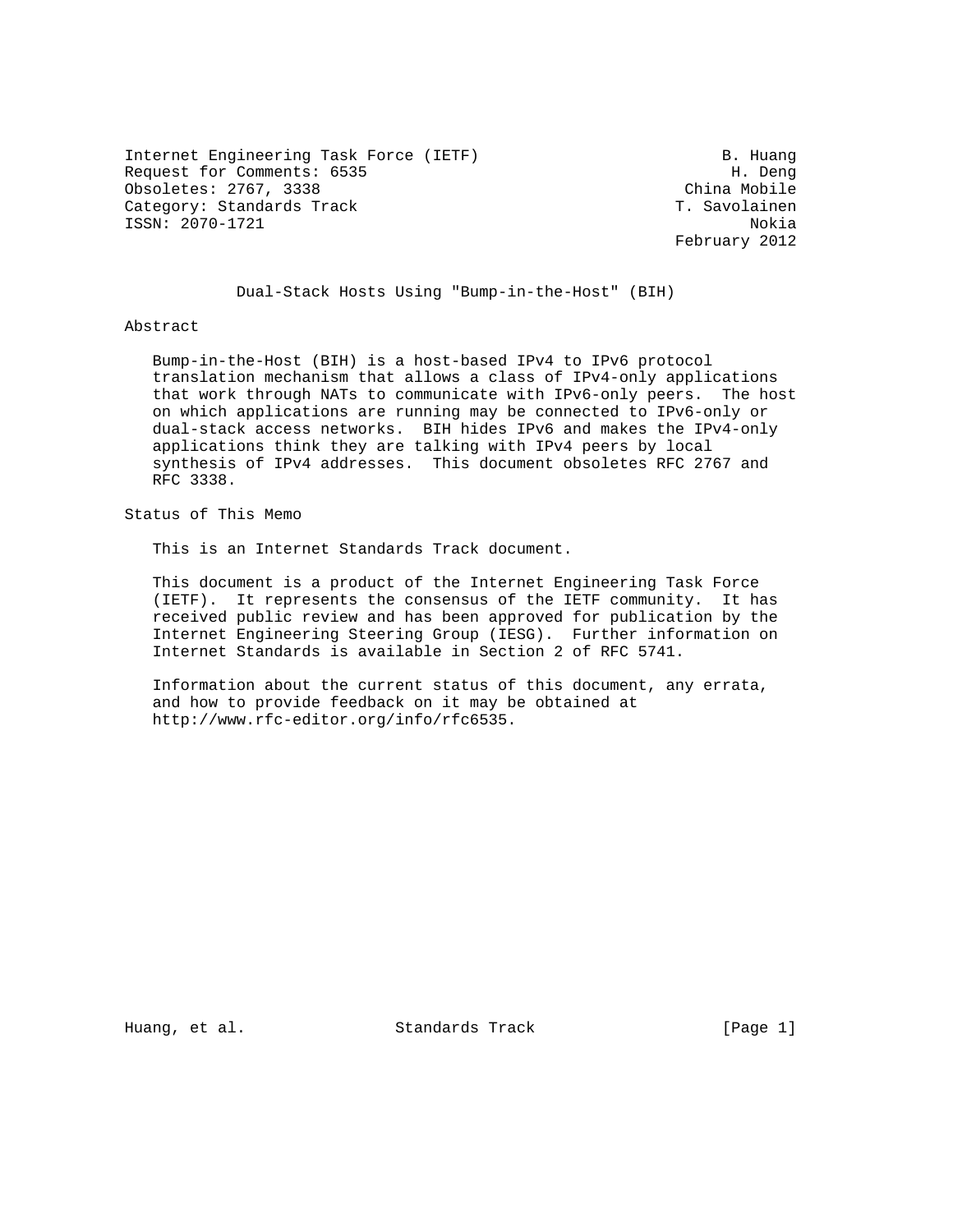Copyright Notice

 Copyright (c) 2012 IETF Trust and the persons identified as the document authors. All rights reserved.

 This document is subject to BCP 78 and the IETF Trust's Legal Provisions Relating to IETF Documents (http://trustee.ietf.org/license-info) in effect on the date of publication of this document. Please review these documents carefully, as they describe your rights and restrictions with respect to this document. Code Components extracted from this document must include Simplified BSD License text as described in Section 4.e of

the Trust Legal Provisions and are provided without warranty as

described in the Simplified BSD License.

 This document may contain material from IETF Documents or IETF Contributions published or made publicly available before November 10, 2008. The person(s) controlling the copyright in some of this material may not have granted the IETF Trust the right to allow modifications of such material outside the IETF Standards Process. Without obtaining an adequate license from the person(s) controlling the copyright in such materials, this document may not be modified outside the IETF Standards Process, and derivative works of it may not be created outside the IETF Standards Process, except to format it for publication as an RFC or to translate it into languages other than English.

Huang, et al. Standards Track [Page 2]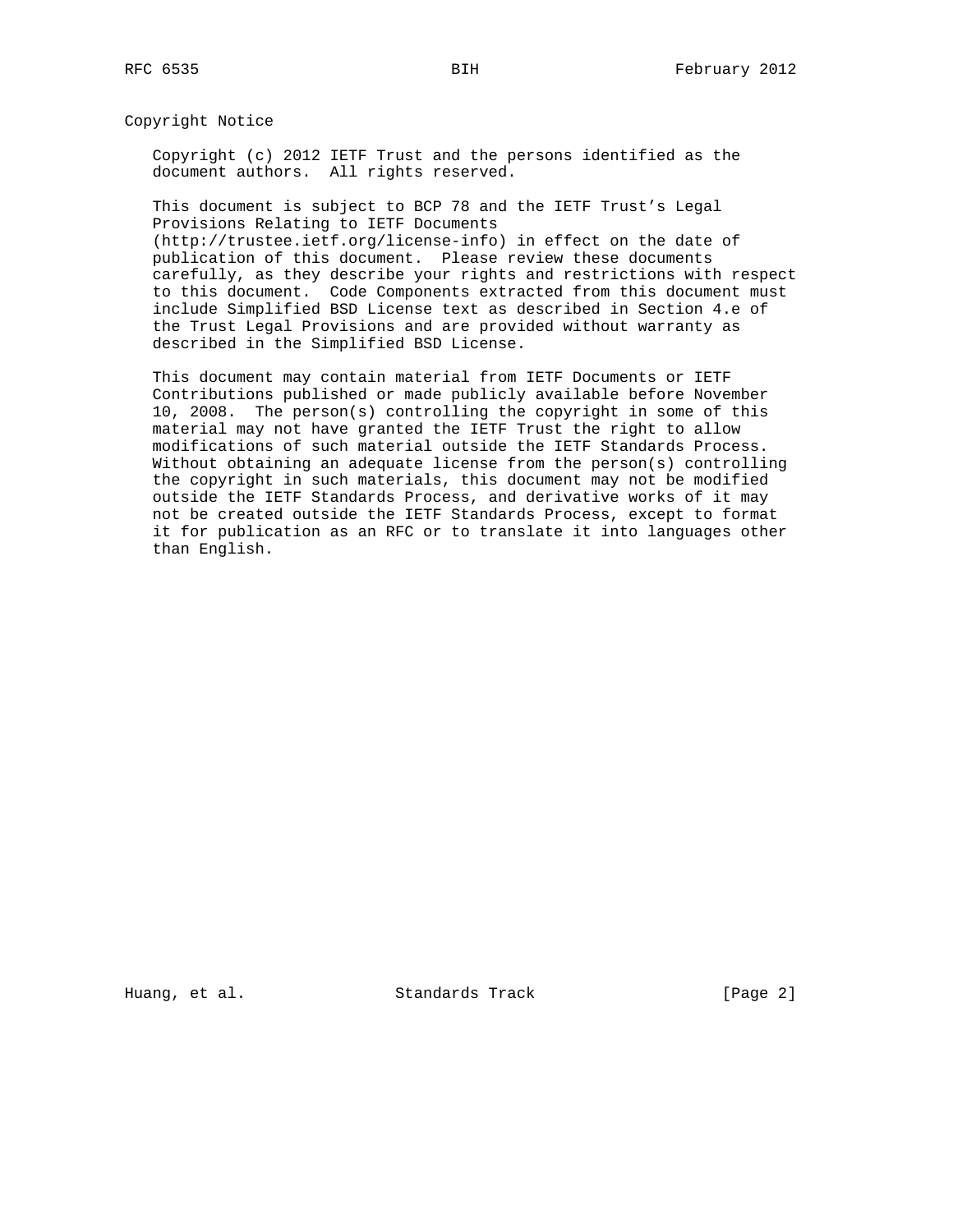|    | 2.3.1. Special Exclusion Sets for A and AAAA Records  9     |
|----|-------------------------------------------------------------|
|    |                                                             |
|    |                                                             |
|    | 2.3.4. DNS Caches and Synthetic IPv4 Addresses 10           |
|    |                                                             |
|    |                                                             |
|    |                                                             |
|    |                                                             |
|    |                                                             |
|    | 4.3.                                                        |
|    | 4.4. IPv4 Address Pool and Mapping Table 15                 |
|    |                                                             |
|    |                                                             |
|    | 5. Application-Level Gateway Requirements Considerations 17 |
|    |                                                             |
|    | 6.1. Implications on End-to-End Security 18                 |
|    |                                                             |
|    |                                                             |
|    |                                                             |
|    |                                                             |
| 8. |                                                             |
|    |                                                             |
|    |                                                             |
|    |                                                             |
|    |                                                             |

Huang, et al. Standards Track [Page 3]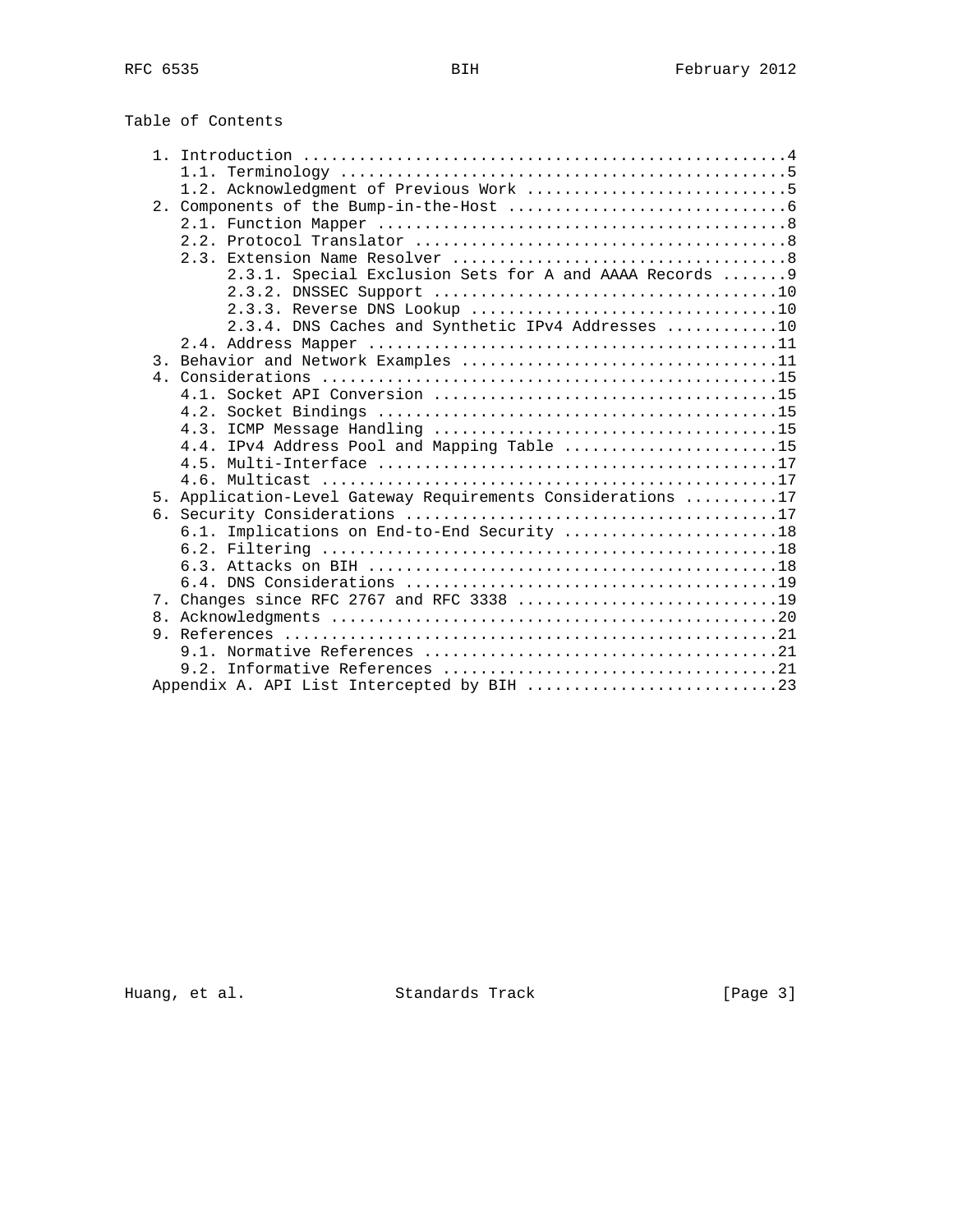# 1. Introduction

 This document describes Bump-in-the-Host (BIH), a successor and combination of the Bump-in-the-Stack (BIS)[RFC2767] and Bump-in-the- API (BIA) [RFC3338] technologies, which enable IPv4-only legacy applications to communicate with IPv6-only servers by synthesizing IPv4 addresses from AAAA records. Section 7 describes the reasons for making RFC 2767 and RFC 3338 obsolete.

 The supported class of applications includes those that use DNS for IP address resolution and that do not embed IP address literals in application-protocol payloads. This includes legacy client-server applications using the DNS that are agnostic to the IP address family used by the destination and that are able to do NAT traversal. The synthetic IPv4 addresses shown to applications are taken from the private address pool of [RFC1918] in order to ensure that possible NAT traversal techniques will be initiated.

 The IETF recommends using solutions based on dual stack or tunneling for IPv6 transition and specifically recommends against deployments utilizing double protocol translation. Use of BIH together with a NAT64 is NOT RECOMMENDED [RFC6180].

 BIH includes two major implementation alternatives: a protocol translator between the IPv4 and the IPv6 stacks of a host or an API translator between the IPv4 socket API module and the TCP/IP module. Essentially, IPv4 is translated into IPv6 at the socket API layer or at the IP layer, the former of which is the recommended implementation alternative.

 When BIH is implemented at the socket API layer, the translator intercepts IPv4 socket API function calls and invokes corresponding IPv6 socket API function calls to communicate with IPv6 hosts.

 When BIH is implemented at the network layer, the IPv4 packets are intercepted and converted to IPv6 using the IP conversion mechanism defined in the Stateless IP/ICMP Translation Algorithm (SIIT) [RFC6145]. The protocol translation has the same benefits and drawbacks as SIIT.

 The location of the BIH refers to the location of the protocol translation function. The location of the IPv4 address and DNS A record synthesis function is orthogonal to the location of the protocol translation and may or may not happen at the same location.

Huang, et al. Standards Track [Page 4]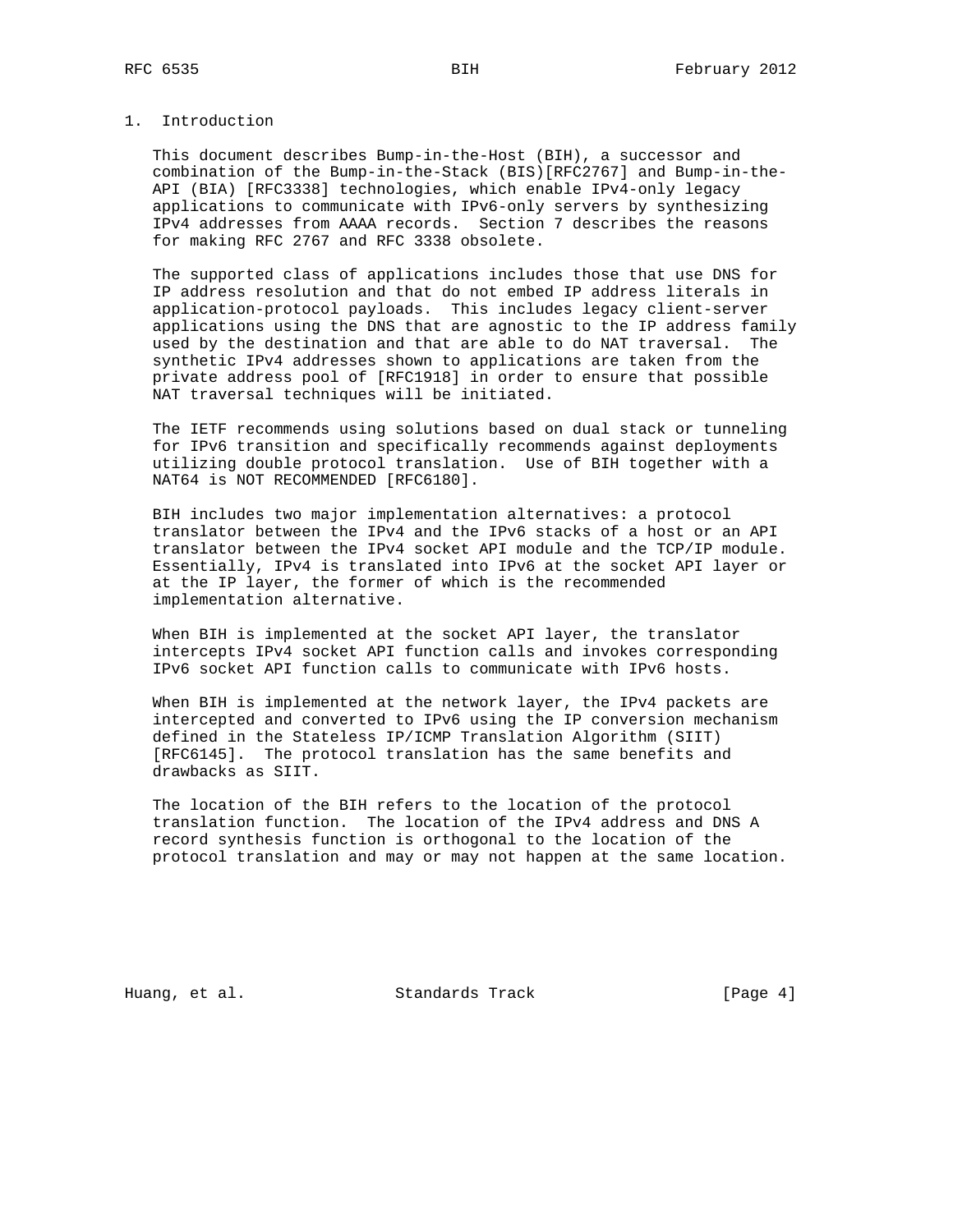BIH can be used whenever an IPv4-only application needs to communicate with an IPv6-only server, independently of the address families supported by the access network. Hence, the access network can be IPv6-only or dual-stack capable.

 The key words "MUST", "MUST NOT", "REQUIRED", "SHALL", "SHALL NOT", "SHOULD", "SHOULD NOT", "RECOMMENDED", "NOT RECOMMENDED", "MAY", and "OPTIONAL" in this document are to be interpreted as described in [RFC2119].

This document uses terms defined in [RFC2460] and [RFC4213].

1.1. Terminology

DNS synthesis

 The process of creating an A record containing a synthetic IPv4 address.

Real IPv4 address

 An IPv4 address of a remote node a host has learned, for example, from DNS response to an A query.

Real IPv6 address

 An IPv6 address of a remote node a host has learned, for example, from DNS response to a AAAA query.

Synthetic IPv4 address

 An IPv4 address that has meaning only inside a host and that is used to provide IPv4 representation of remote node's real IPv6 address.

#### 1.2. Acknowledgment of Previous Work

 This document is a direct derivative of [RFC2767], "Dual Stack Hosts using the "Bump-In-the-Stack" Technique (BIS)" by Kazuaki TSHUCHIYA, Hidemitsu HIGUCHI, and Yoshifumi ATARASHI and of [RFC3338], "Dual Stack Hosts Using "Bump-in-the-API" (BIA)" by Seungyun Lee, Myung-Ki Shin, Yong-Jin Kim, Alain Durand, and Erik Nordmark, which similarly provides IPv4-only applications on dual-stack hosts the means to operate over IPv6. Section 7 covers the changes since those documents.

Huang, et al. Standards Track [Page 5]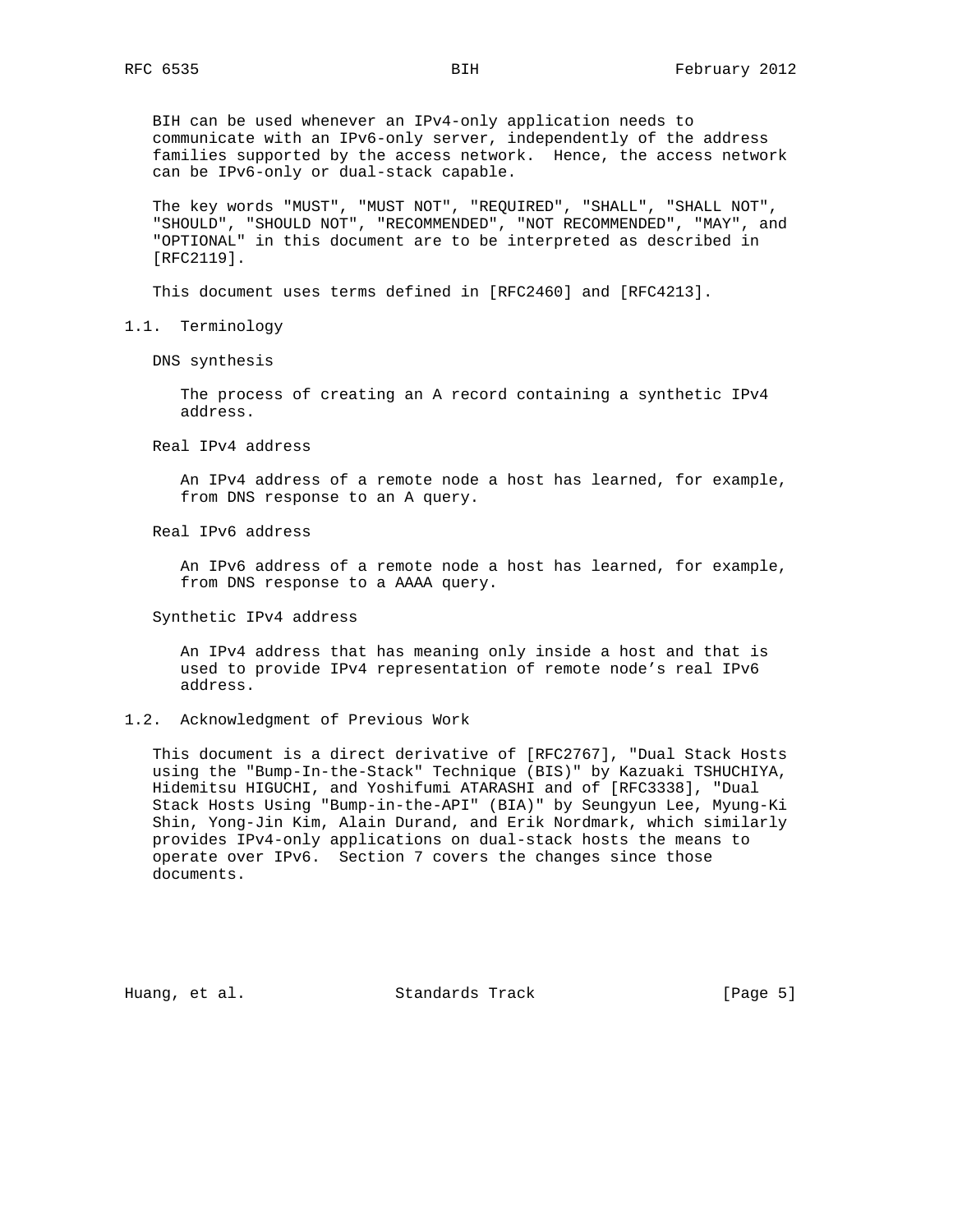2. Components of the Bump-in-the-Host

 Figure 1 shows the architecture of a host in which BIH is implemented as a socket API-layer translator, i.e., as a "Bump-in-the-API".

|                                          | IPv4 applications                        |                                                                                         |
|------------------------------------------|------------------------------------------|-----------------------------------------------------------------------------------------|
|                                          | Socket API (IPv4, IPv6)                  |                                                                                         |
| +-[ API translator]--------------------- |                                          |                                                                                         |
| Resolver                                 | -+ +--------<br>    Mapper<br>---------+ | $-+ + -$<br>Ext. Name     Address     Function<br>    Mapper<br>$+ - - - - - - - - - -$ |
| TCP(UDP)/IPv4                            |                                          | -------------------<br>TCP(UDP)/IPv6                                                    |

 Figure 1: Architecture of a dual-stack host using protocol translation at the socket layer

 Figure 2 shows the architecture of a host in which BIH is implemented as a network-layer translator, i.e., a "Bump-in-the-Stack".

Huang, et al. Standards Track [Page 6]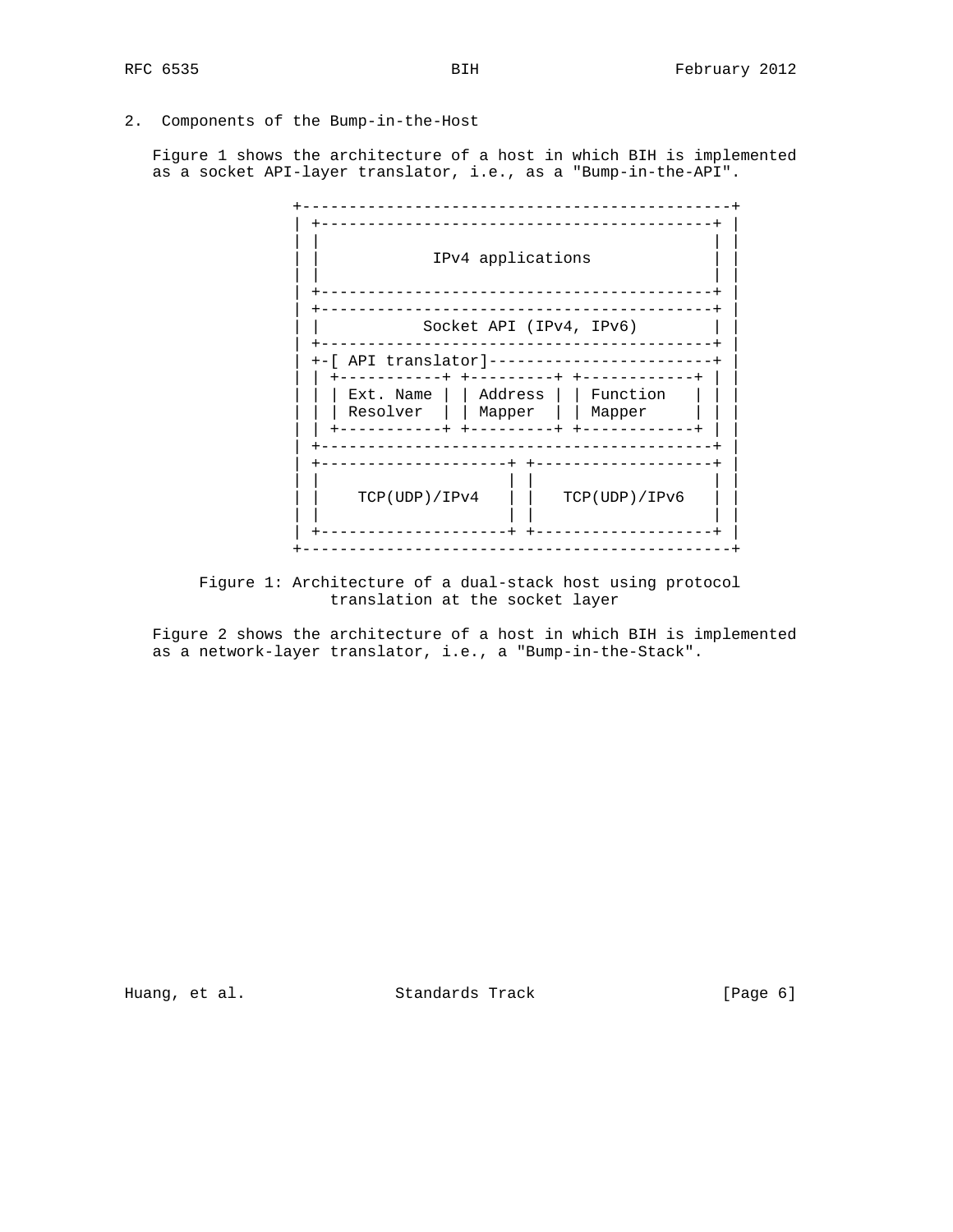| IPv4 applications<br>Host's main DNS resolver | ------------                                           |         |
|-----------------------------------------------|--------------------------------------------------------|---------|
| TCP/UDP                                       | ________________________<br>_______________________    |         |
| IPv4                                          | _____________________________<br>_____________________ | Address |
| Protocol<br>Translator                        | Extension Name<br>Resolver                             | Mapper  |
| IPv4 / IPv6                                   | _____________________                                  |         |

 Figure 2: Architecture of a dual-stack host using protocol translation at the network layer

 Dual-stack hosts, defined in [RFC4213], need applications, TCP/IP modules, and addresses for both IPv4 and IPv6. The proposed hosts in this document have an API or network-layer translator to allow legacy IPv4 applications to communicate with IPv6-only peers. The BIH architecture consists of an Extension Name Resolver, an address mapper, and depending on implementation either a function mapper or a protocol translator. It is worth noting that the Extension Name Resolver's placement is orthogonal to the placement of protocol translation. For example, the Extension Name Resolver may reside in the socket API while protocol translation takes place at the network layer.

 The choice between the socket API- and network-layer architectures varies case by case. While the socket API architecture alternative is the recommended one, it may not always be possible to choose. This may be the case, for example, when the used operating system does not allow modifications to be done for API implementations, but does allow the addition of virtual network interfaces and related software modules. On the other hand, sometimes it may not be possible to introduce protocol translators inside the operating system, but it may be easy to modify implementations behind the API provided for applications. The choice of architecture also depends on who is creating implementation of BIH. For example, an

Huang, et al. Standards Track [Page 7]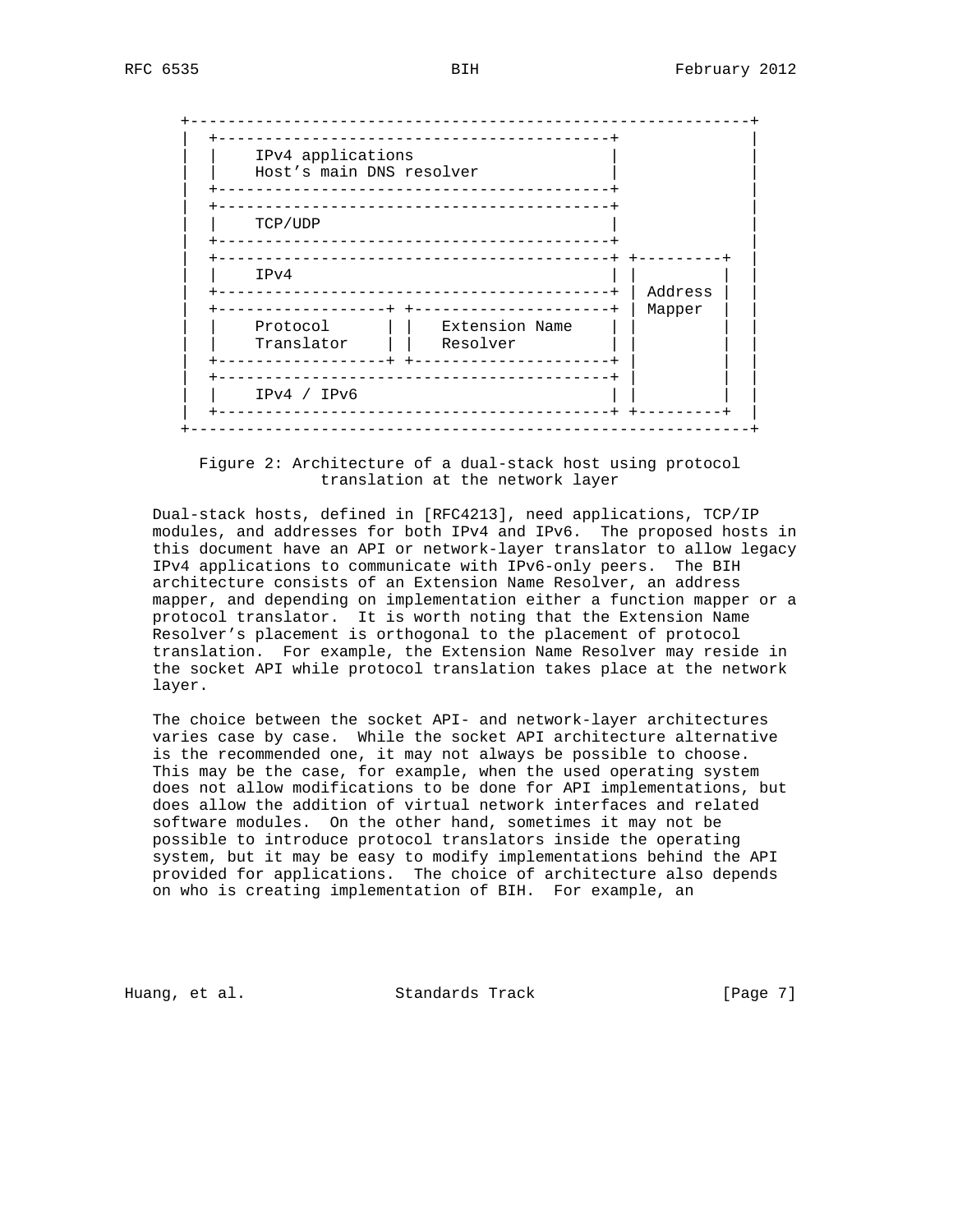application framework provider, an operating system provider, and a device vendor may all choose different approaches due their different positions.

2.1. Function Mapper

 The function mapper translates an IPv4 socket API function into an IPv6 socket API function.

 When detecting IPv4 socket API function calls from IPv4 applications, the function mapper MUST intercept the function calls and invoke IPv6 socket API functions that correspond to the IPv4 socket API functions.

 The function mapper MUST NOT perform function mapping when the application is initiating communications to the address range used by local synthesis and the address mapping table does not have an entry matching the address.

 See Appendix A for an informational list of functions that would be appropriate to intercept by the function mapper.

### 2.2. Protocol Translator

 The protocol translator translates IPv4 into IPv6, and vice versa, using the IP conversion mechanism defined in SIIT [RFC6145]. To avoid unnecessary fragmentation, the host's IPv4 module SHOULD be configured with a small enough MTU (MTU of the IPv6 enabled link - 20 bytes).

 Protocol translation cannot be performed for IPv4 packets sent to the IPv4 address range used by local synthesis and for which a mapping table entry does not exist. The implementation SHOULD attempt to route such packets via IPv4 interfaces instead.

## 2.3. Extension Name Resolver

 The Extension Name Resolver (ENR) returns an answer in response to the IPv4 application's name resolution request.

 In the case of the socket API-layer implementation alternative, when an IPv4 application tries to do a forward lookup to resolve names via the resolver library (e.g., gethostbyname()), BIH intercepts the function call and instead calls the IPv6 equivalent functions (e.g., getaddrinfo()) that will resolve both A and AAAA records. This implementation alternative is name resolution protocol agnostic; hence, it supports techniques such as "hosts-file", NetBIOS, mDNS, and anything else the underlying operating system uses.

Huang, et al. Standards Track [Page 8]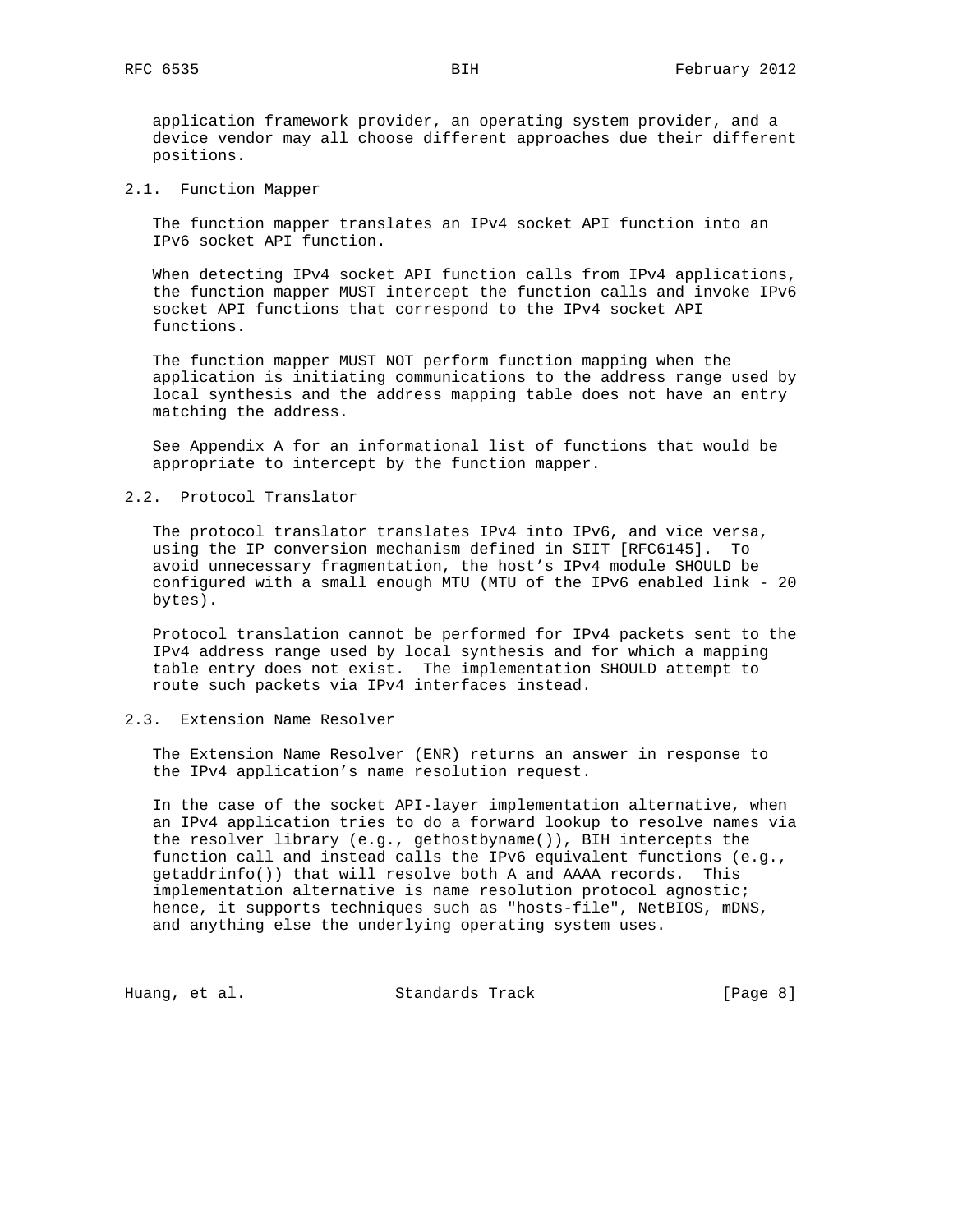In the case of the network-layer implementation alternative, the ENR intercepts the A query and creates an additional AAAA query with similar content. The ENR will then collect replies to both A and AAAA queries and, depending on results, either return an A reply unmodified or synthesize a new A reply. If no reply for the A query is received after ENR-implementation-specific timeout, after reception of positive AAAA response, the ENR MAY choose to proceed as if there were only a AAAA record available for the destination.

 The network-layer implementation alternative will only be able to catch applications' name resolution requests that result in actual DNS queries; hence, it is more limited when compared to the socket API-layer implementation alternative. Hence, the socket API-layer alternative is RECOMMENDED.

 In either implementation alternative, if a DNS A record reply contains non-excluded real IPv4 addresses, the ENR MUST NOT synthesize IPv4 addresses.

 The ENR asks the address mapper to assign a synthetic IPv4 address corresponding to each received IPv6 address if the A record query resulted in a negative response, all received real IPv4 addresses were excluded, or the A query timed out. The timeout value is implementation specific and may be short in order to provide a good user experience.

 In the case of the API-layer implementation alternative, the ENR will simply make the API (e.g., gethostbyname) return the synthetic IPv4 address. In the case of the network-layer implementation alternative, the ENR synthesizes an A record for the assigned synthetic IPv4 address and delivers it up the stack. If the response contains a CNAME or a DNAME record, then the CNAME or DNAME chain is followed until the first terminating A or AAAA record is reached.

| Application<br>query | Network<br>response   | ENR behavior                 |
|----------------------|-----------------------|------------------------------|
| $IPv4$ address(es)   | $IPv4$ address(es)    | return real IPv4 address(es) |
| $IPv4$ address(es)   | $IPv6$ address(es)    | synthesize IPv4 address(es)  |
| $IPv4$ address(es)   | IPv4/IPv6 address(es) | return real IPv4 address(es) |

Figure 3: ENR Behavior Illustration

2.3.1. Special Exclusion Sets for A and AAAA Records

 An ENR implementation SHOULD, by default, exclude certain real IPv4 and IPv6 addresses seen on received A and AAAA records. The addresses to be excluded by default MAY include addresses such as

Huang, et al. Standards Track [Page 9]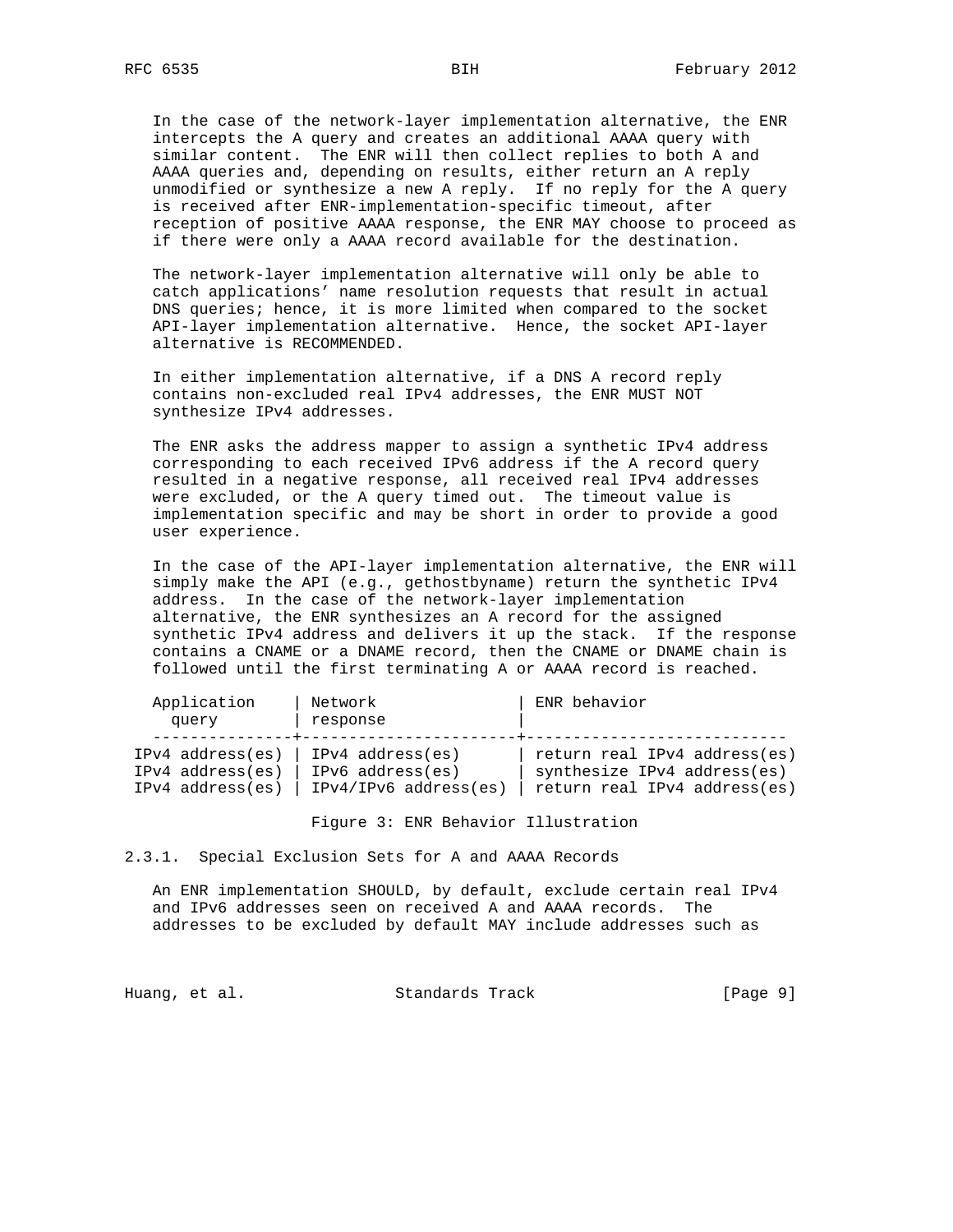those that should not appear in the DNS or on the wire (see Section 5.1.4 of [RFC6147] and [RFC5735]). Additional addresses MAY be excluded based on possibly configurable local policies.

#### 2.3.2. DNSSEC Support

 When the ENR is implemented at the network layer, the A record synthesis can cause similar issues as are described in [RFC6147] section 3. While running BIH, the main resolver of the host SHOULD NOT perform validation of A records, as synthetic A records created by ENR would fail in validation. While not running BIH, a host's resolver can use DNS Security (DNSSEC) in the same way that any other resolver can. The ENR MAY support DNSSEC, in which case the (stub) resolver on a host can be configured to trust validations done by the ENR located at the network layer. In some cases, the host's validating stub resolver can implement the ENR by itself.

 When the ENR is implemented at the socket API level, there are no issues with DNSSEC use, as the ENR itself uses socket APIs for DNS resolution. This approach is RECOMMENDED.

## 2.3.3. Reverse DNS Lookup

 When an application requests a reverse lookup (PTR query) for an IPv4 address, the ENR MUST check whether the queried IPv4 address can be found in the address mapper's mapping table and if it is a synthetic IPv4 address. If an entry is found and the queried IPv4 address is synthetic, the ENR MUST initiate a corresponding reverse lookup for the real IPv6 address. In the case where the application requested a reverse lookup for an address not part of the synthetic IPv4 address pool, e.g., a global address, the request MUST be passed on unmodified.

 For example, when an application requests a reverse lookup for a synthetic IPv4 address, the ENR needs to intercept that query. The ENR asks the address mapper for the real IPv6 address that corresponds to the synthetic IPv4 address. The ENR shall perform a reverse lookup procedure for the destination's IPv6 address and return the name received as a response to the application that initiated the IPv4 query.

2.3.4. DNS Caches and Synthetic IPv4 Addresses

 When BIH shuts down or address mapping table entries are cleared for any reason, DNS cache entries for synthetic IPv4 addresses MUST be flushed. There may be a DNS cache in the network-layer ENR itself and at the host's stub resolver.

Huang, et al. Standards Track [Page 10]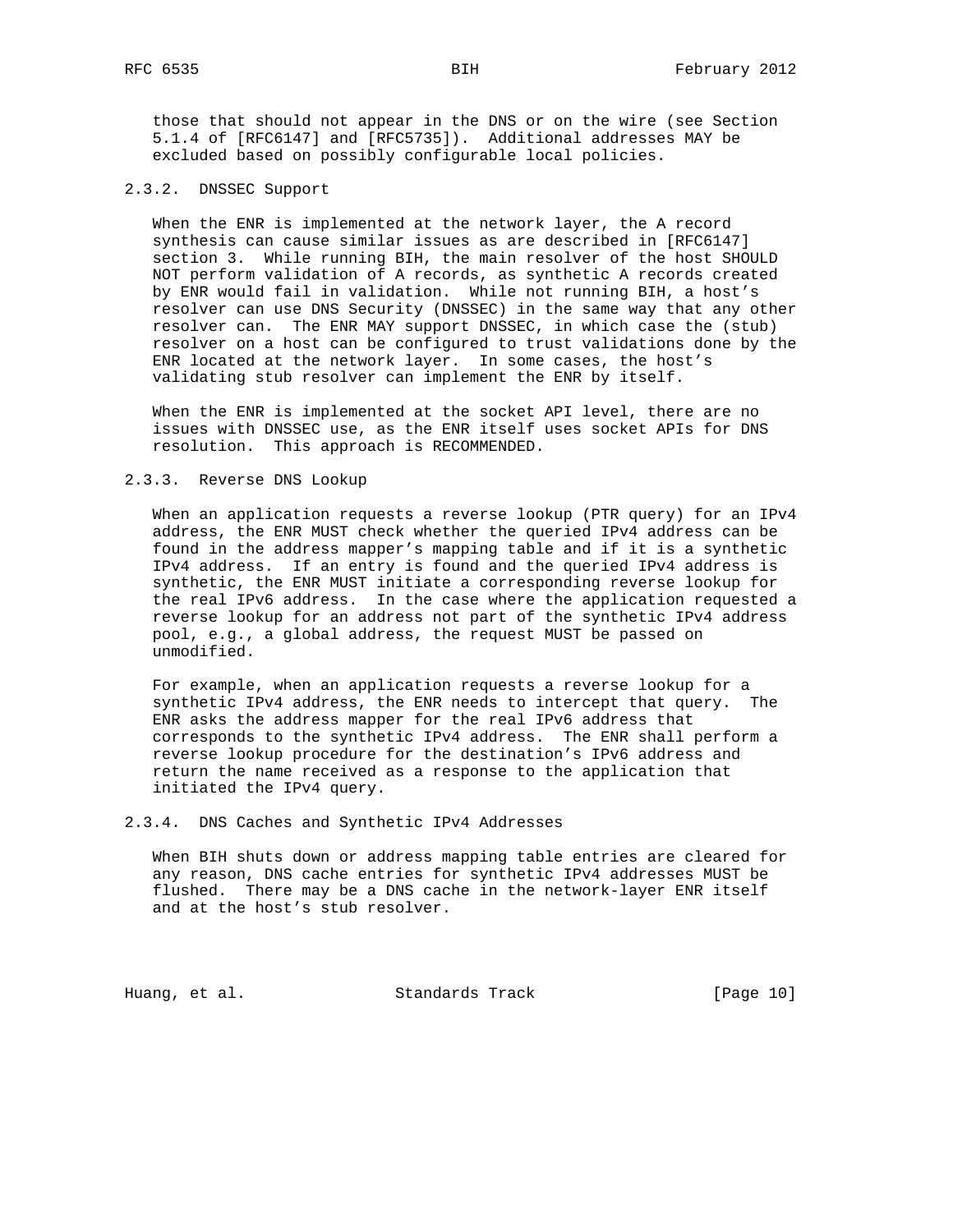## 2.4. Address Mapper

 The address mapper maintains an IPv4 address pool that can be used for IPv4 address synthesis. The pool consists of the IPv4 addresses of [RFC1918] as per Section 4.4. Also, the address mapper maintains a table consisting of pairs of synthetic IPv4 addresses and destinations' real IPv6 addresses.

 When the ENR, translator, or the function mapper requests the address mapper to assign a synthetic IPv4 address corresponding to an IPv6 address, the address mapper selects and returns an IPv4 address out of the local pool and registers a new entry into the table. The registration occurs in the following three cases:

- 1. When the ENR gets only IPv6 addresses for the target host name and there is no existing mapping entry for the IPv6 addresses. One or more synthetic IPv4 addresses will be returned to the application and mappings for synthetic IPv4 addresses to real IPv6 addresses are created.
- 2. When the ENR gets both real IPv4 and IPv6 addresses, but the real IPv4 addresses contain only excluded IPv4 addresses  $(e.g., 127.0.0.1)$ . The behavior will follow case  $(1)$ .
- 3. When the function mapper is triggered by a received IPv6 packet and there is no existing mapping entry for the IPv6 source address (for example, the client sent a UDP request to an anycast address, but a response was received from a unicast address).

Other possible combinations are outside of BIH.

3. Behavior and Network Examples

 Figure 4 illustrates a very basic network scenario. An IPv4-only application is running on a host attached to the IPv6-only Internet and is talking to an IPv6-only server. Communication is made possible by Bump-in-the-Host.

 +----+ +-------------+ | H1 |----------- IPv6 Internet -------- | IPv6 server | +----+ +-------------+ v4 only application

Figure 4: Network Scenario #1

Huang, et al. Standards Track [Page 11]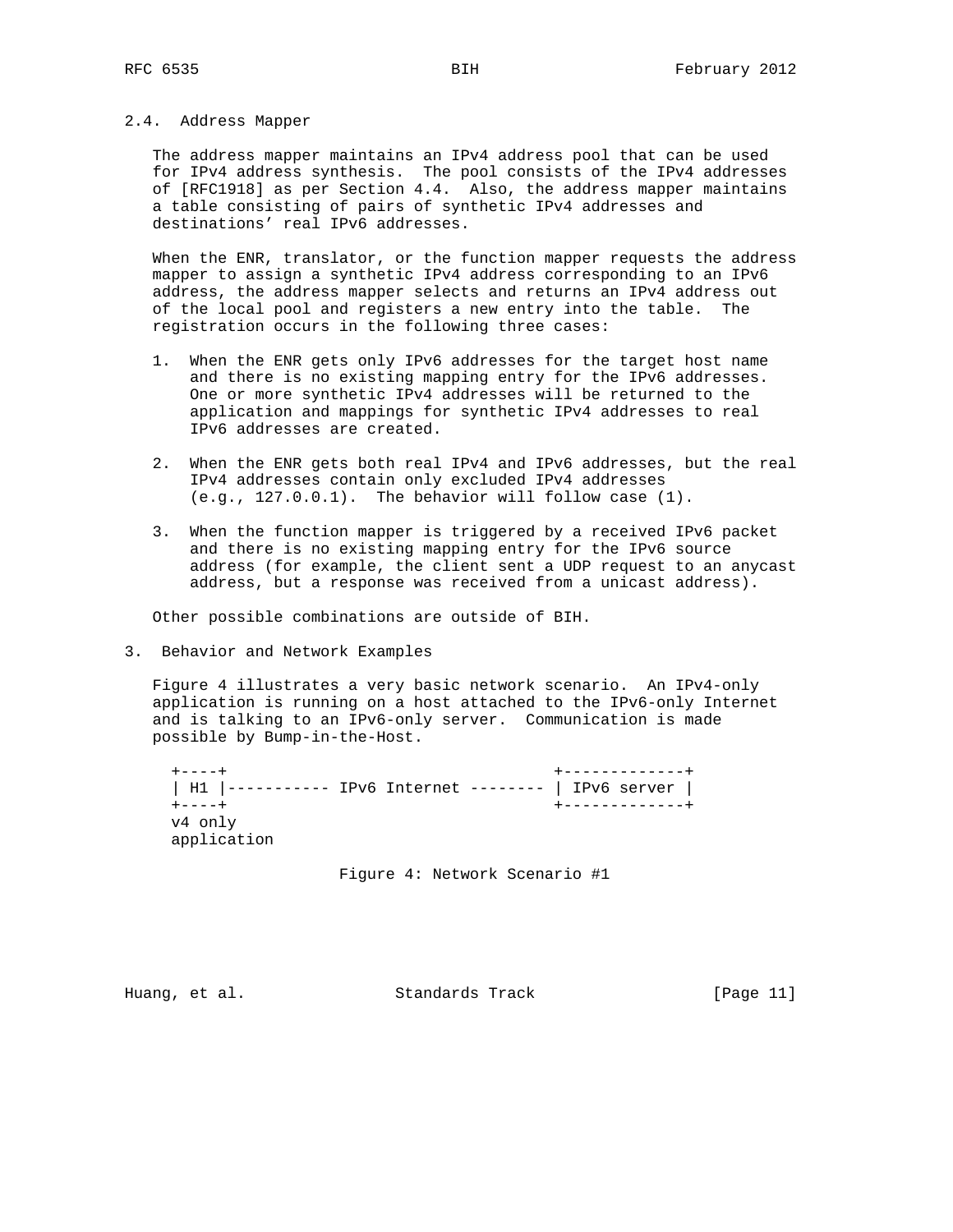Figure 5 illustrates a possible network scenario where an IPv4-only application is running on a host attached to a dual-stack network, but the destination server is running on a private site that is numbered with public IPv6 addresses and not globally reachable IPv4 addresses, such as the addresses of [RFC1918], without port forwarding set up on the NAT44. The only means to contact the server is to use IPv6.





 Illustrations of host behavior in both implementation alternatives are given here. Figure 6 illustrates a setup where BIH (including the ENR) is implemented at the socket API layer, and Figure 7 illustrates a setup where BIH (including the ENR) is implemented at the network layer.

| "dual stack" |                                                                   |                                 |                                                          | "host6" |
|--------------|-------------------------------------------------------------------|---------------------------------|----------------------------------------------------------|---------|
|              |                                                                   |                                 | IPv4 Socket   [API Translator ]   TCP(UDP)/IP            | Name    |
|              | $appli- API$   ENR Address Function ( $v6/v4$ )                   |                                 |                                                          | Server  |
| cation       |                                                                   | Mapper Mapper                   |                                                          |         |
|              |                                                                   |                                 |                                                          |         |
|              | < <resolve "host6".="" addresses="" for="" ipv4="">&gt;</resolve> |                                 |                                                          |         |
|              |                                                                   |                                 |                                                          |         |
|              |                                                                   | Query IPv4 addresses for host6. |                                                          |         |
|              |                                                                   |                                 |                                                          |         |
|              |                                                                   |                                 |                                                          |         |
|              |                                                                   |                                 | Query 'A' and 'AAAA' records for host6                   |         |
|              |                                                                   |                                 |                                                          |         |
|              |                                                                   |                                 |                                                          |         |
|              |                                                                   | Reply with the 'AAAA' record.   |                                                          |         |
|              |                                                                   |                                 |                                                          |         |
|              |                                                                   |                                 | < <the 'aaaa'="" is="" record="" resolved.="">&gt;</the> |         |
|              |                                                                   |                                 |                                                          |         |

Huang, et al. Standards Track [Page 12]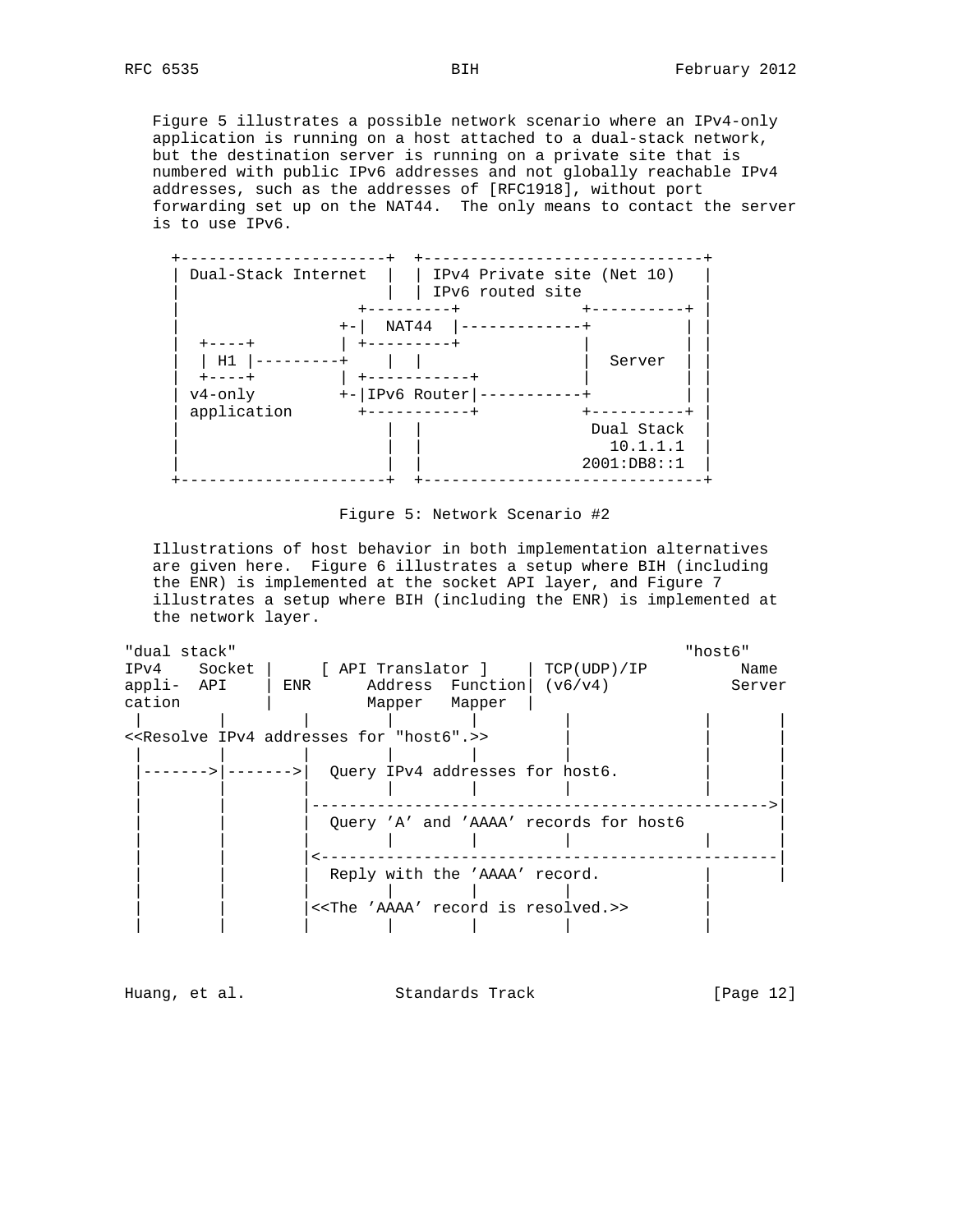| + + + + + + + > | Request synthetic IPv4 address | corresponding to the IPv6 address. | | | | | | | |<<Assign one synthetic IPv4 address.>> | | | | | | |  $\left| \left( \text{exp}(x) \right) \right|$  and  $\left| \left( \text{exp}(x) \right) \right|$  and  $\left| \left( \text{exp}(x) \right) \right|$  and  $\left| \left( \text{exp}(x) \right) \right|$  and  $\left| \left( \text{exp}(x) \right) \right|$  and  $\left| \left( \text{exp}(x) \right) \right|$  and  $\left| \left( \text{exp}(x) \right) \right|$  and  $\left| \left( \text{exp}(x) \right) \right|$  and  $\left| \left( \text{exp}(x$  | | | | | | |  $\left| \left\langle \right\rangle \right|$   $\left| \left\langle \right\rangle \right|$   $\left| \right\rangle$   $\left| \right\rangle$   $\left| \right\rangle$   $\left| \right\rangle$   $\left| \right\rangle$   $\left| \right\rangle$   $\left| \right\rangle$   $\left| \right\rangle$   $\left| \right\rangle$   $\left| \right\rangle$   $\left| \right\rangle$   $\left| \right\rangle$   $\left| \right\rangle$   $\left| \right\rangle$   $\left| \right\rangle$   $\left| \right\rangle$   $\left| \right\rangle$   $\left| \right\rangle$   $\left| \right\r$  | | | | | | | | | | | | | | <<<<all IPv4 Socket API function >> | | | | | | | |=======>|=========================>|An IPv4 Socket API action | | | | | | | | | | |<+++++++| Request IPv6 addresses| | corresponding to the  $|$ synthetic IPv4 addresses. | | | | | | | | | | |+++++++>| Reply with the IPv6 addresses. | | | | | | | | | | | |<<Translate IPv4 into IPv6.>> | | | | | | | An IPv6 Socket API action  $|$ =====================>| | | | | | | | |<<IPv6 data received from network.>> | | | | | | | | An IPv6 Socket API action |<=======================| | | | | | | | |<<Translate IPv6 into IPv4.>> | | | | | | | | | | |<+++++++| Request synthetic IPv4 addresses corresponding to the | | | | | | IPv6 addresses. | | | | | | | | | | | |+++++++>| Reply with the IPv4 addresses. | | | | | | | |<=======|<=========================| An IPv4 Socket API action | | | | | | |

Figure 6: Example of BIH as API Addition

Huang, et al. Standards Track [Page 13]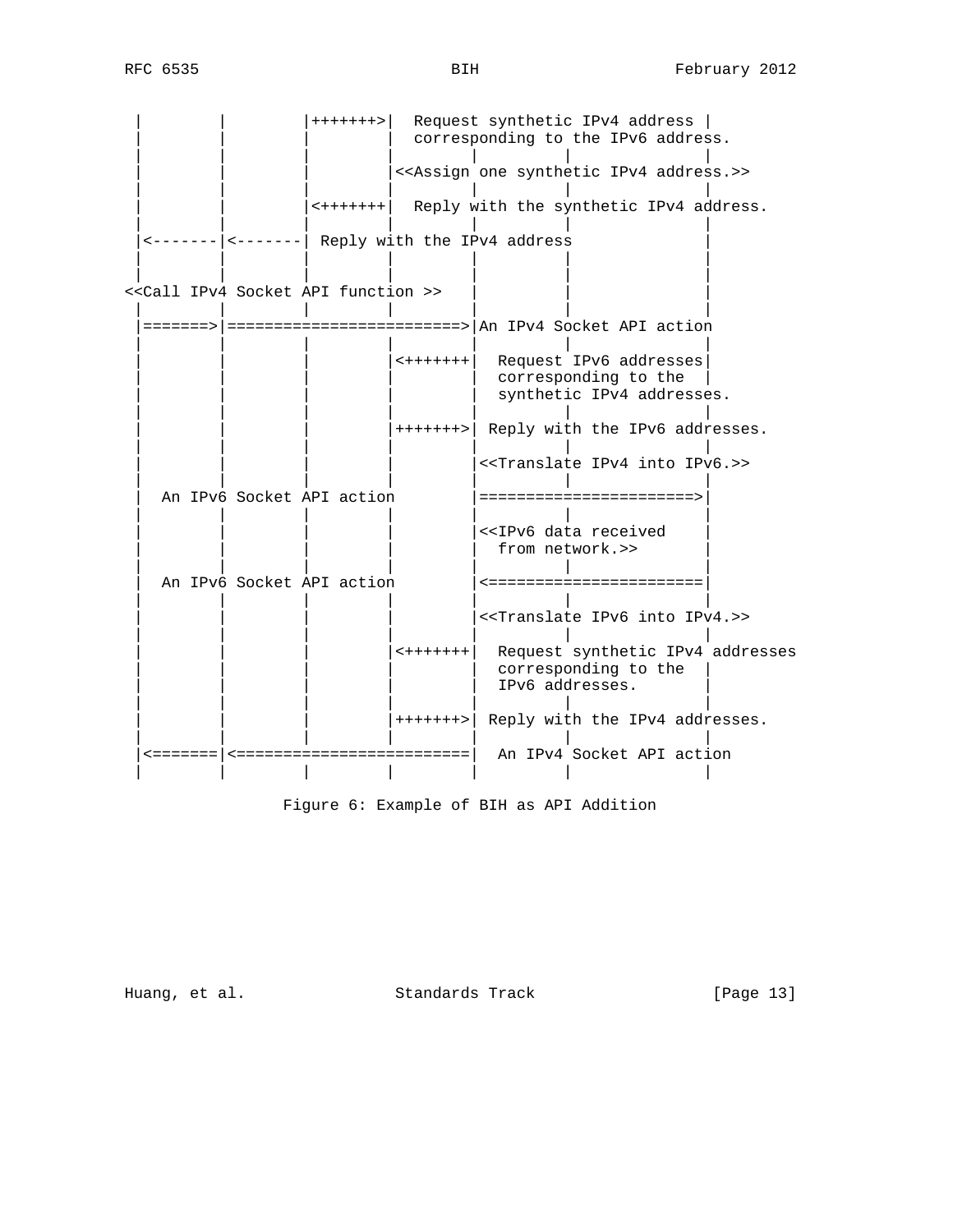"dual stack" "host6" IPv4 stub TCP/ ENR address translator IPv6 app res. IPv4 mapper | | | | | | | | <<Resolve an IPv4 address for "host6".>> |-->| | | | | | | | |----------->| Query 'A' records for "host6". | Name | | | | | | | | Server | | | |------------------------------------------->| Query 'A' and 'AAAA' records for "host6" | | | | | | | | | | | | |<-------------------------------------------| Reply only with 'AAAA' record.  $|$  | | | | | | | | | | | |<<Only 'AAAA' record is resolved.>> | | | | | | | | | --------> Request synthetic IPv4 address corresponding to each IPv6 address. | | | | | | | | |<<Assign synthetic IPv4 addresses.>> | | | | | | | | | <--------| Reply with the synthetic IPv4 address. | | | | | | | | |<<Create 'A' record for the IPv4 address.>> | | | | | | | |  $|\langle$ ----------- $|\rangle$  Reply with the 'A' record. | | | | | | | | |<--|<<Reply with the IPv4 address | | | | | | | | | | | <<Send an IPv4 packet to "host6".>>| | | | | | | | | | | |=======>|========================>| An IPv4 packet. | | | | | | | | |  $|\leftrightarrow$  ++++++ Request IPv6 addresses  $|$  corresponding to the synthetic IPv4 addresses. | | | | | | | | | | | | |++++++>| Reply with the IPv6| | | | | | | | | | | addresses. | | | | | | | | | | |<<Translate IPv4 into IPv6.>> | | | | | | | | | An IPv6 packet. |=========>|=======>| | | | | | | | | | | | | | <<Reply with an IPv6 packet.>> | | | | | | | | An IPv6 packet.  $|$  <=========== $|$  <========= $|$ | | | | | | | |

Huang, et al. Standards Track [Page 14]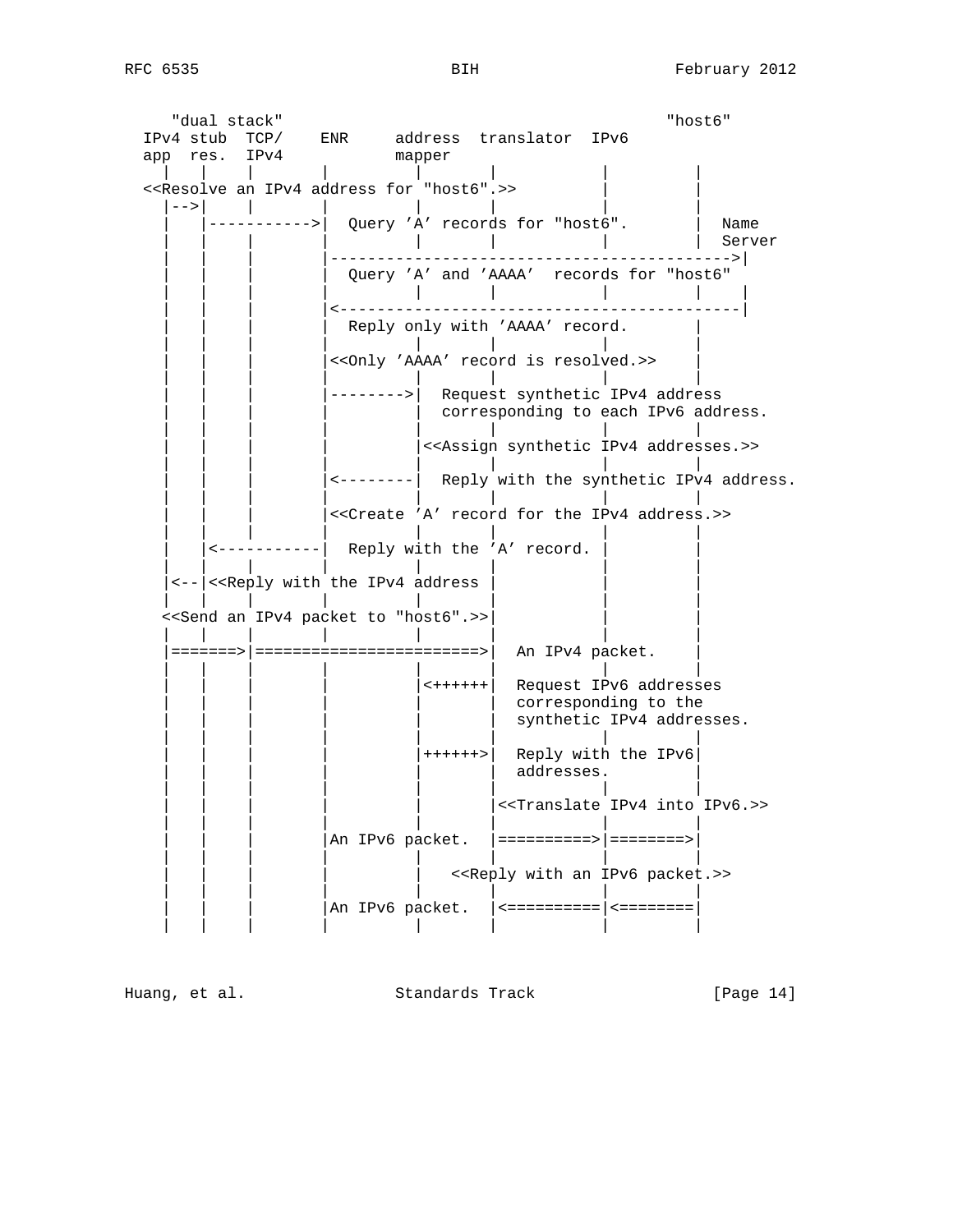



- 4. Considerations
- 4.1. Socket API Conversion

 IPv4 socket API functions are translated into IPv6 socket API functions that are semantically as identical as possible, and vice versa. See Appendix A for the API list intercepted by BIH. However, some IPv4 socket API functions are not fully compatible with IPv6 since IPv4 supports features that are not present in IPv6, such as SO\_BROADCAST.

4.2. Socket Bindings

 BIH SHOULD select a source address for a socket from the recommended source address pool if a socket used for communications has not been explicitly bound to any IPv4 address.

 The binding of an explicitly bound socket MUST NOT be changed by the BIH.

4.3. ICMP Message Handling

 ICMPv4 and ICMPv6 messages MUST be translated as defined by SIIT [RFC6145]. In the network-layer implementation alternative, the protocol translator MUST translate ICMPv6 packets to ICMPv4 and vice versa, and in the socket API implementation alternative, the socket API MUST handle conversions in similar fashion.

4.4. IPv4 Address Pool and Mapping Table

 The address pool consists of the private IPv4 addresses of [RFC1918]. This pool can be implemented at different granularities in the node, e.g., a single pool per node, or at some finer granularity such as per-user or per-process. In the case of a large number of IPv4 applications communicating with a large number of IPv6 servers, the

Huang, et al. Standards Track [Page 15]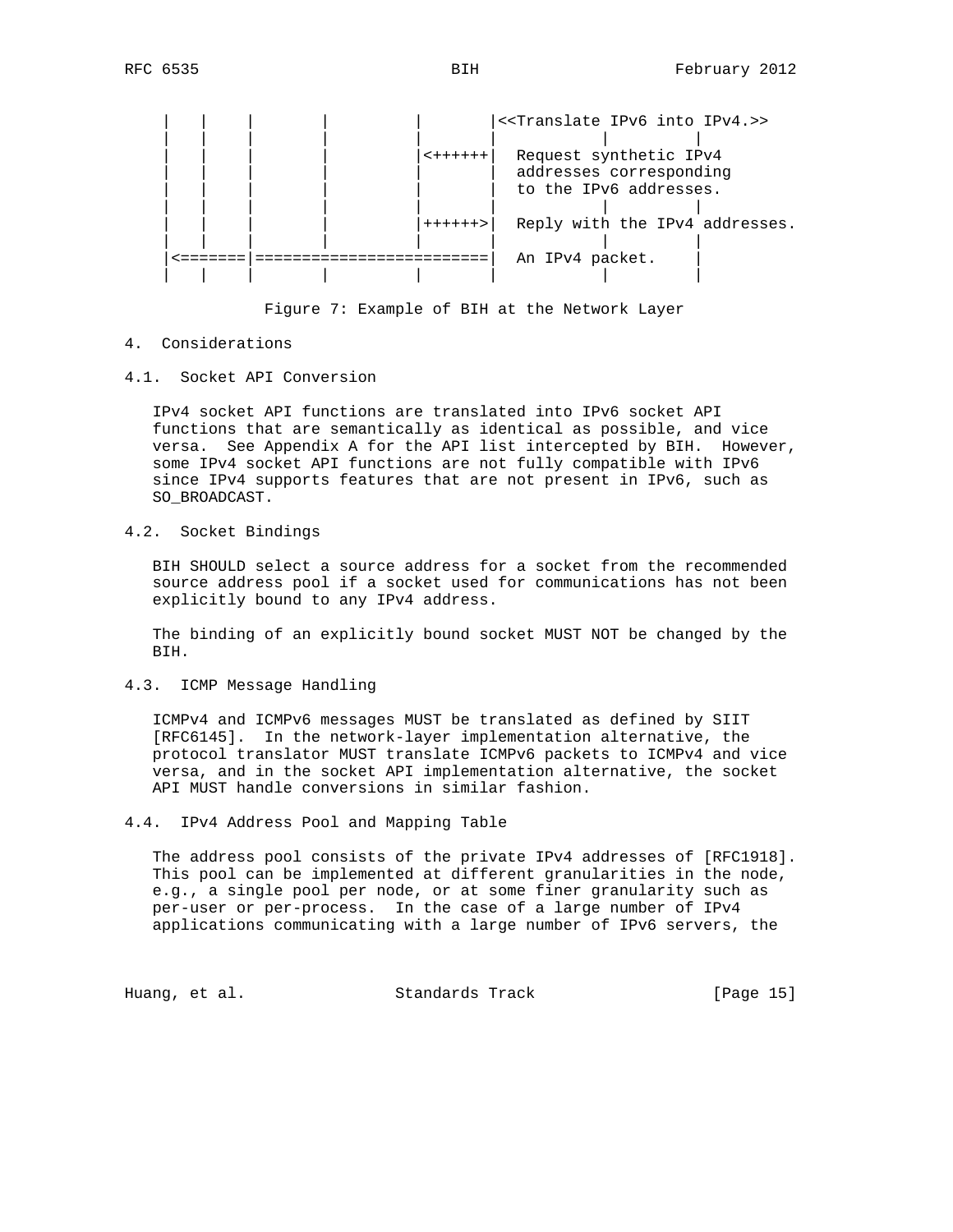available address space may be exhausted if the granularity is not fine enough. This should be a rare event and chances will decrease as IPv6 support increases. The applications may use IPv4 addresses they learn for a much longer period than DNS time to live indicates. Therefore, the mapping table entries should be kept active for a long period of time. For example, a web browser may initiate one DNS query and then create multiple TCP sessions over time to the address it learns. When address mapping table clean-up is required, the BIH may utilize techniques used by network address translators, such as described in [RFC2663], [RFC5382], and [RFC5508].

 The address space of RFC 1918 was chosen because legacy applications generally understand it as a private address space. A new dedicated address space would run the risk of not being understood by applications as private. 127/8 and 169.254/16 are rejected due to possible assumptions applications may make when seeing them.

 The addresses of RFC 1918 used by the BIH have a risk of conflicting with addresses used in the host's possible IPv4 interfaces and corresponding local networks. The conflicts can be mitigated, but not fully avoided, by using less commonly used portions of the address space of RFC 1918. Addresses from 172.16/12 are thought to be less likely to be in conflict than addresses from 10/8 or 192.168/16 spaces. A source address can usually be selected in a non-conflicting manner, but a small possibility exists for synthesized destination addresses being in conflict with real addresses used in attached IPv4 networks.

The RECOMMENDED IPv4 addresses are following:

Primary source addresses: 172.21.112.0/20.

 Source addresses have to be allocated because applications use getsockname() calls and, in the network-layer mode, an IP address of the IPv4 interface has to be shown (e.g., by 'ifconfig'). More than one address is allocated to allow implementation flexibility, e.g., for cases where a host has multiple IPv6 interfaces. The source addresses are from different subnets than destination addresses to ensure applications would not make on-link assumptions and would instead enable NAT traversal functions.

Secondary source addresses: 10.170.224.0/20.

 These addresses are recommended if a host has a conflict with primary source addresses.

Huang, et al. Standards Track [Page 16]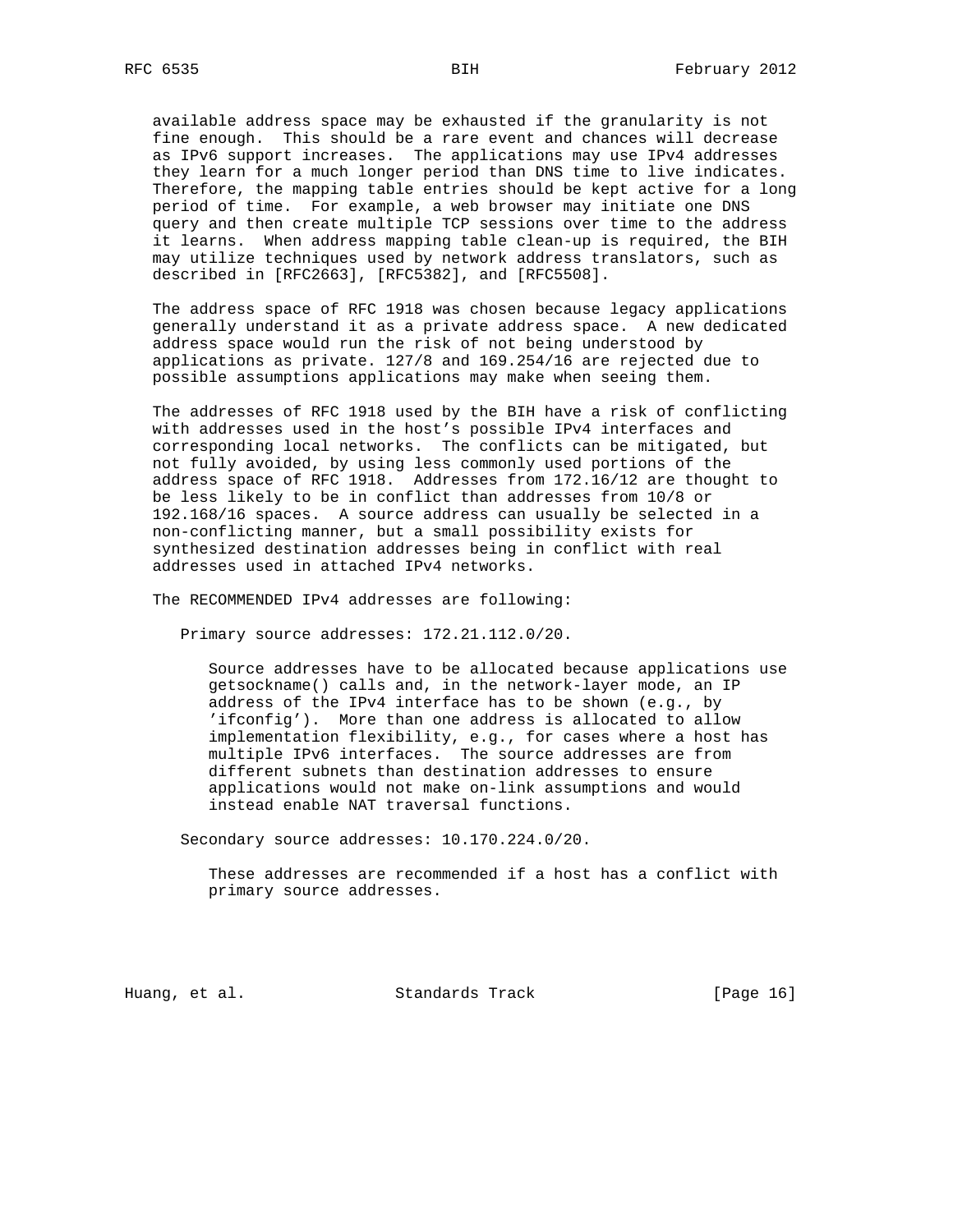Primary destination addresses: 10.170.160.0/20.

 The address mapper will select destination addresses primarily out of this pool.

Secondary destination addresses: 172.21.80.0/20.

 The address mapper will select destination addresses out of this pool if the node has a dual-stack connection conflicting with primary destination addresses.

4.5. Multi-Interface

 In the case of dual-stack destinations, BIH MUST NOT do protocol translation from IPv4 to IPv6 when the host has any IPv4 interfaces, native or tunneled, available for use.

 It is possible that an IPv4 interface is activated during BIH operation, for example, if a node moves to a coverage area of an IPv4-enabled network. In such an event, BIH MUST stop initiating protocol translation sessions for new connections, and BIH MAY disconnect active sessions. The choice of disconnection is left for implementations, and it may depend on whether IPv4 address conflict occurs between addresses used by BIH and addresses used by the new IPv4 interface.

4.6. Multicast

Protocol translation for multicast is not supported.

5. Application-Level Gateway Requirements Considerations

 No Application-Level Gateway (ALG) functionality is specified herein as ALG design is generally not encouraged for host-based translation and as BIH is intended for applications that do not include IP addresses in protocol payloads.

6. Security Considerations

 The security considerations of BIH follows closely, but not completely, those of NAT64 [RFC6146] and DNS64 [RFC6147]. The following sections are copied from RFC 6146 and RFC 6147 and modified for BIH.

Huang, et al. Standards Track [Page 17]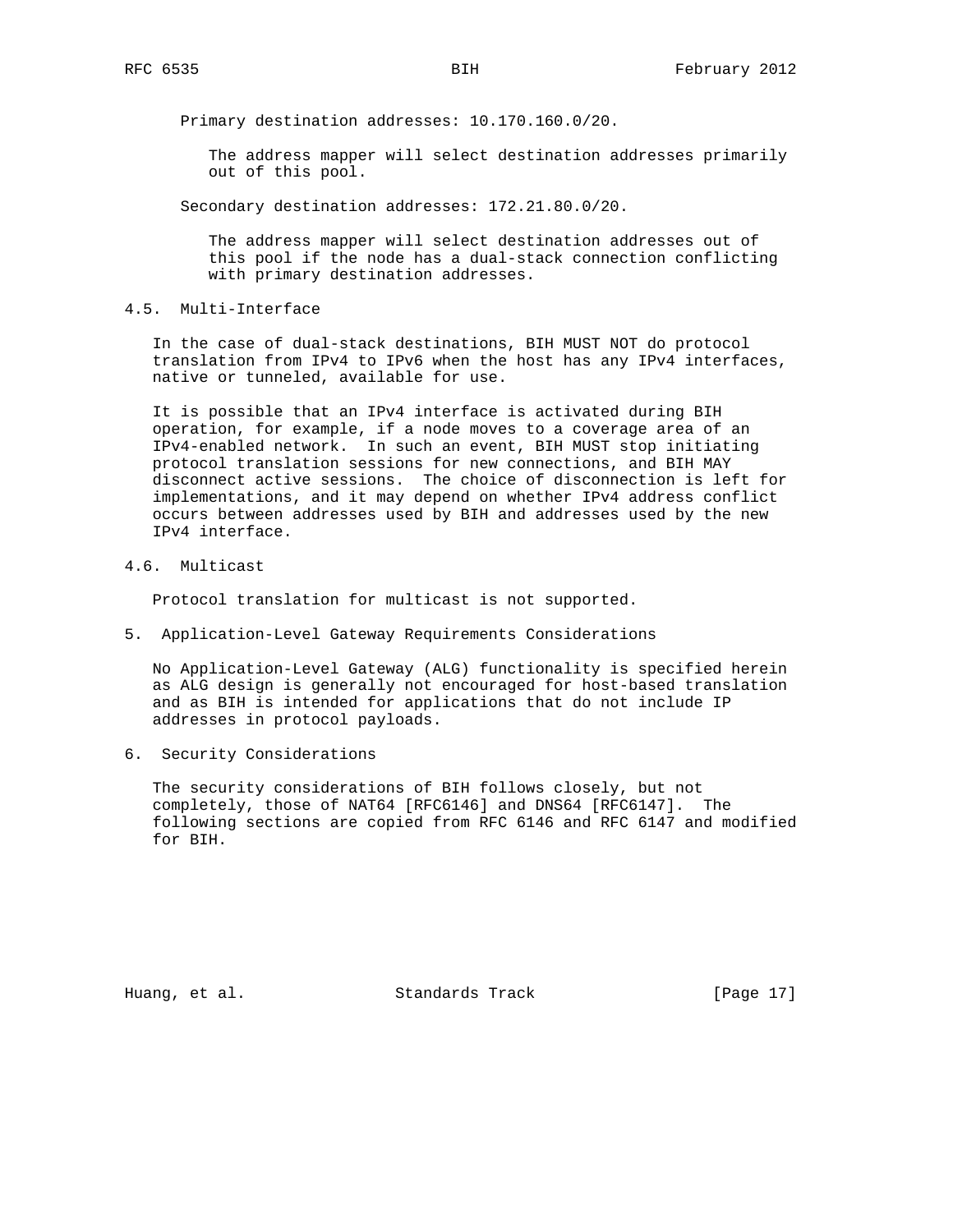#### 6.1. Implications on End-to-End Security

 Any protocols that protect IP header information are essentially incompatible with BIH. This implies that end-to-end IPsec verification will fail when the Authentication Header (AH) is used (both transport and tunnel mode) and when ESP is used in transport mode. This is inherent in any network-layer translation mechanism. End-to-end IPsec protection can be restored, using UDP encapsulation as described in [RFC3948]. The actual extensions to support IPsec are out of the scope of this document.

### 6.2. Filtering

 BIH creates binding state using packets flowing from the IPv4 side to the IPv6 side. In accordance with the procedures defined in this document, following the guidelines defined in [RFC4787], a BIH implementation MUST offer "Endpoint-Independent Mapping".

 Implementations MAY also provide support for "Address-Dependent Mapping" following the guidelines defined in [RFC4787].

 The security properties, however, are determined by which packets the BIH allows in and which it does not. The security properties are determined by the filtering behavior and by the possible filtering configuration in the filtering portions of the BIH, not by the address mapping behavior.

#### 6.3. Attacks on BIH

 The BIH implementation itself is a potential victim of different types of attacks. In particular, the BIH can be a victim of Denial of-Service (DoS) attacks. The BIH implementation has a limited number of resources that can be consumed by attackers creating a DoS attack. The BIH has a limited number of IPv4 addresses that it uses to create the bindings. Even though the BIH performs address translation, it is possible for an attacker to consume the synthetic IPv4 address pool by triggering a host to issue DNS queries for names that cause ENR to synthesize A records. DoS attacks can also affect other limited resources available in the host running BIH such as memory or link capacity. For instance, it is possible for an attacker to launch a DoS attack on the memory of the BIH running device by sending fragments that the BIH will store for a given period. If the number of fragments is large enough, the memory of the host could be exhausted. BIH implementations MUST implement proper protection against such attacks, for instance, allocating a limited amount of memory for fragmented packet storage.

Huang, et al. Standards Track [Page 18]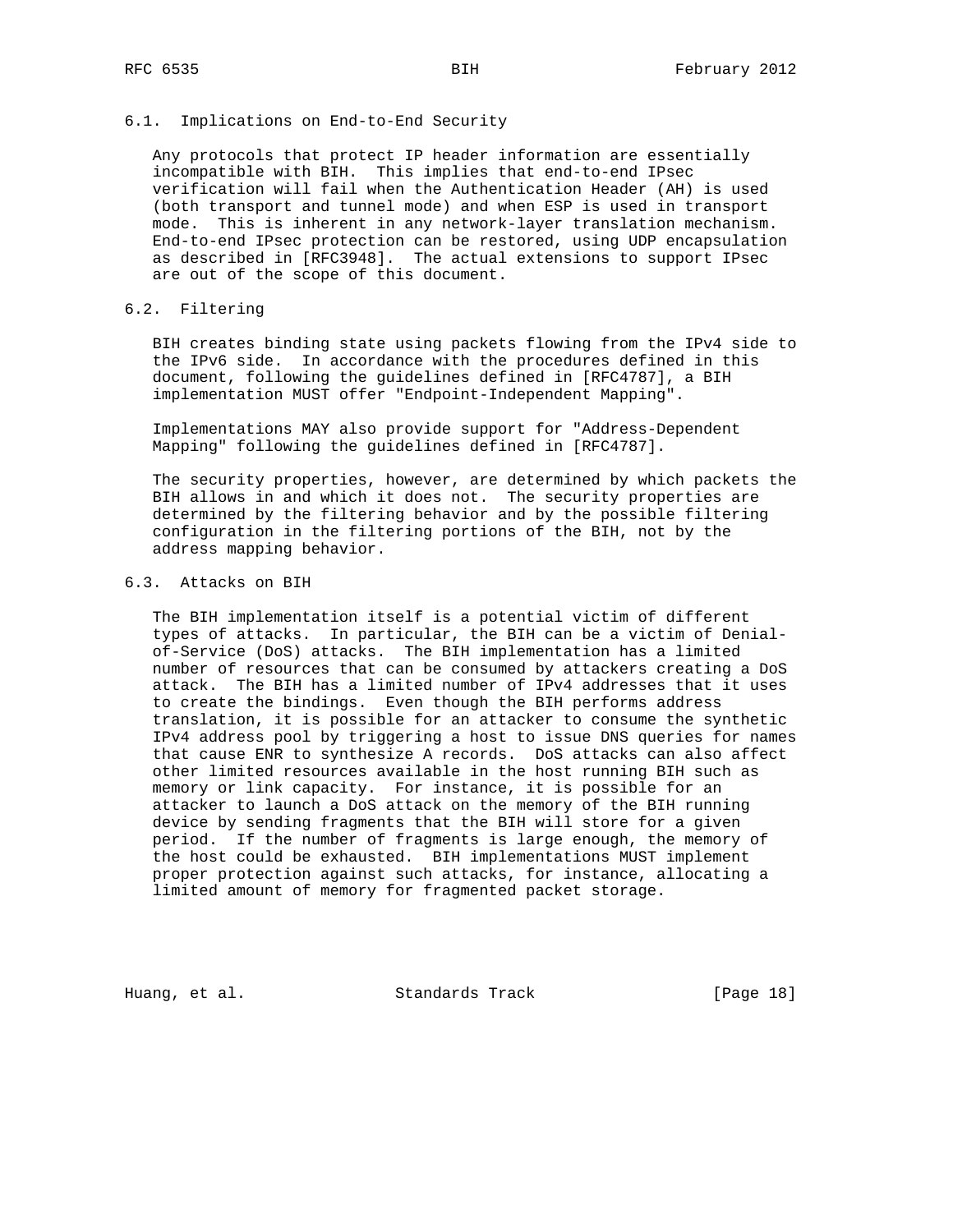Another consideration related to BIH resource depletion is the preservation of binding state. Attackers may try to keep a binding state alive forever by sending periodic packets that refresh the state. In order to allow the BIH to defend against such attacks, the BIH implementation MAY choose not to extend the session entry lifetime for a specific entry upon the reception of packets for that entry through the external interface. However, such an action would not allow one-way communication sessions to stay alive.

### 6.4. DNS Considerations

 BIH operates in combination with the DNS, and it is therefore subject to whatever security considerations are appropriate to the DNS mode in which the BIH is operating (i.e., recursive or stub-resolver mode).

 BIH has the potential to interfere with the functioning of DNSSEC, because BIH modifies DNS answers, and DNSSEC is designed to detect such modifications and to treat modified answers as bogus.

7. Changes since RFC 2767 and RFC 3338

This document combines and obsoletes both [RFC2767] and [RFC3338].

The changes in this document mainly reflect the following:

1. Addresses of RFC 1918 used for synthesis

 RFC 3338 used unassigned IPv4 addresses (e.g., 0.0.0.1 - 0.0.0.255) for synthetic IPv4 addresses. Those addresses should not have been used and that may cause problems with applications. It is preferable to use addresses defined in RFC 1918 instead, as described in Section 4.4.

2. Support for reverse (PTR) DNS queries

 Neither RFC 2767 nor RFC 3338 included support for reverse (PTR) DNS queries. This document adds the support in Section 2.3.3.

3. DNSSEC support

 RFC 2767 did not include DNSSEC considerations, which are now included in Section 2.3.2

Huang, et al. Standards Track [Page 19]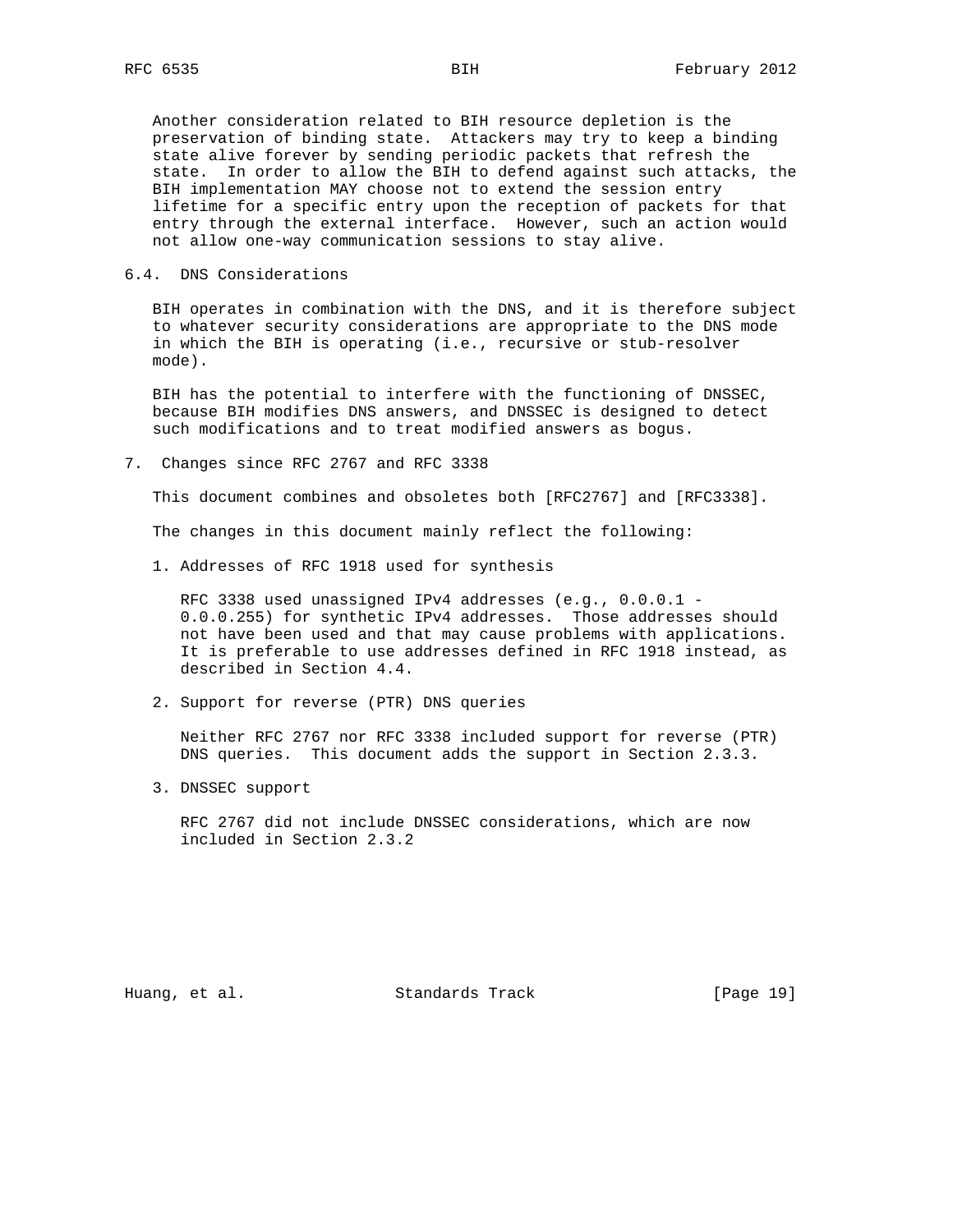4. Architectural recommendation

 This document recommends the socket API-layer implementation option over network layer translation, i.e., it recommends the approach introduced in RFC 2767 over the approach of RFC 3338.

5. Standards-Track document

 RFC 2767 is classified as an Informational RFC and RFC 3338 as an Experimental RFC. It was discussed and decided in the IETF that this technology should be on the Standards Track.

6. Set of other extensions and improvements

 A set of lesser extensions, improvements, and clarifications have been introduced. These include but are not limited to IPv4 and IPv6 address exclusion sets at Section 2.3.1, host's DNS cache considerations, ENR behavior updates, updated security considerations, example updates, and deployment scenario updates.

8. Acknowledgments

 The authors are grateful for discussion from Gang Chen, Dapeng Liu, Bo Zhou, Hong Liu, Tao Sun, Zhen Cao, and Feng Cao et al. in the development of this document.

 The efforts of Mohamed Boucadair, Dean Cheng, Lorenzo Colitti, Paco Cortes, Ralph Droms, Stephen Farrell, Fernando Gont, Marnix Goossens, Wassim Haddad, Ala Hamarsheh, Dave Harrington, Ed Jankiewizh, Suresh Krishnan, Julien Laganier, Yiu L. Lee, Jan M. Melen, Qibo Niu, Pierrick Seite, Christian Vogt, Magnus Westerlund, Dan Wing, and James Woodyatt in reviewing this document are gratefully acknowledged.

 Special acknowledgments go to Dave Thaler for his extensive review and support.

 The authors of RFC 2767 acknowledged WIDE Project, Kazuhiko YAMAMOTO, Jun MURAI, Munechika SUMIKAWA, Ken WATANABE, and Takahisa MIYAMOTO. The authors of RFC 3338 acknowledged implementation contributions by Wanjik Lee (wjlee@arang.miryang.ac.kr) and i2soft Corporation (www.i2soft.net).

 The authors of "Bump-in-the-Wire IPv4/IPv6 Translator" (a draft document submitted to the v6ops WG in October 2006), P. Moster, L. Chin, and D. Green, are acknowledged. Some ideas and clarifications from BIW have been adapted to this document.

Huang, et al. Standards Track [Page 20]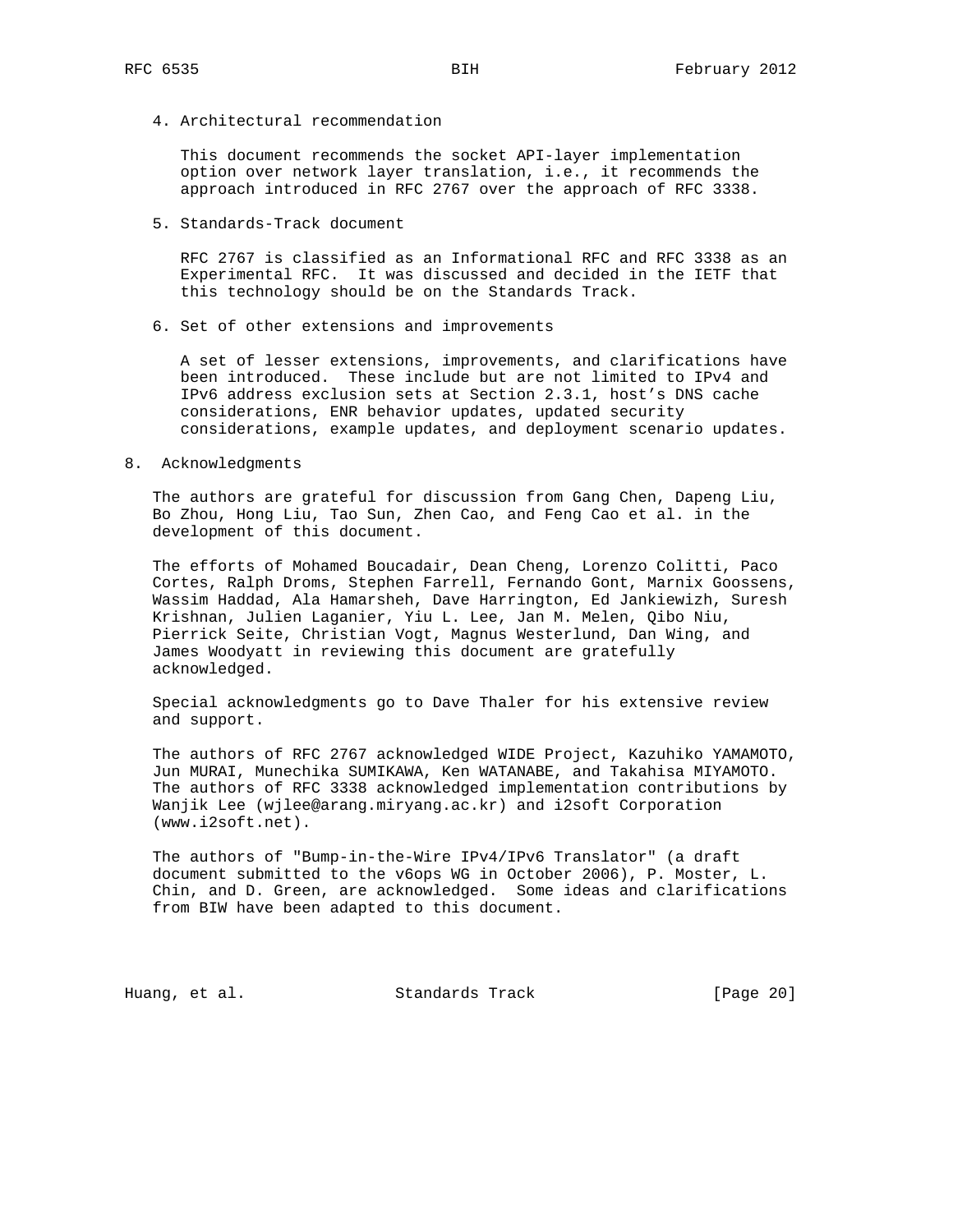# 9. References

- 9.1. Normative References
	- [RFC1918] Rekhter, Y., Moskowitz, R., Karrenberg, D., Groot, G., and E. Lear, "Address Allocation for Private Internets", BCP 5, RFC 1918, February 1996.
	- [RFC2119] Bradner, S., "Key words for use in RFCs to Indicate Requirement Levels", BCP 14, RFC 2119, March 1997.
	- [RFC2460] Deering, S. and R. Hinden, "Internet Protocol, Version 6 (IPv6) Specification", RFC 2460, December 1998.
	- [RFC4213] Nordmark, E. and R. Gilligan, "Basic Transition Mechanisms for IPv6 Hosts and Routers", RFC 4213, October 2005.
	- [RFC4787] Audet, F. and C. Jennings, "Network Address Translation (NAT) Behavioral Requirements for Unicast UDP", BCP 127, RFC 4787, January 2007.
	- [RFC6145] Li, X., Bao, C., and F. Baker, "IP/ICMP Translation Algorithm", RFC 6145, April 2011.
	- [RFC6146] Bagnulo, M., Matthews, P., and I. van Beijnum, "Stateful NAT64: Network Address and Protocol Translation from IPv6 Clients to IPv4 Servers", RFC 6146, April 2011.
	- [RFC6147] Bagnulo, M., Sullivan, A., Matthews, P., and I. van Beijnum, "DNS64: DNS Extensions for Network Address Translation from IPv6 Clients to IPv4 Servers", RFC 6147, April 2011.
- 9.2. Informative References
	- [RFC2663] Srisuresh, P. and M. Holdrege, "IP Network Address Translator (NAT) Terminology and Considerations", RFC 2663, August 1999.
	- [RFC2767] Tsuchiya, K., HIGUCHI, H., and Y. Atarashi, "Dual Stack Hosts using the "Bump-In-the-Stack" Technique (BIS)", RFC 2767, February 2000.
	- [RFC3338] Lee, S., Shin, M-K., Kim, Y-J., Nordmark, E., and A. Durand, "Dual Stack Hosts Using "Bump-in-the-API" (BIA)", RFC 3338, October 2002.

Huang, et al. Standards Track [Page 21]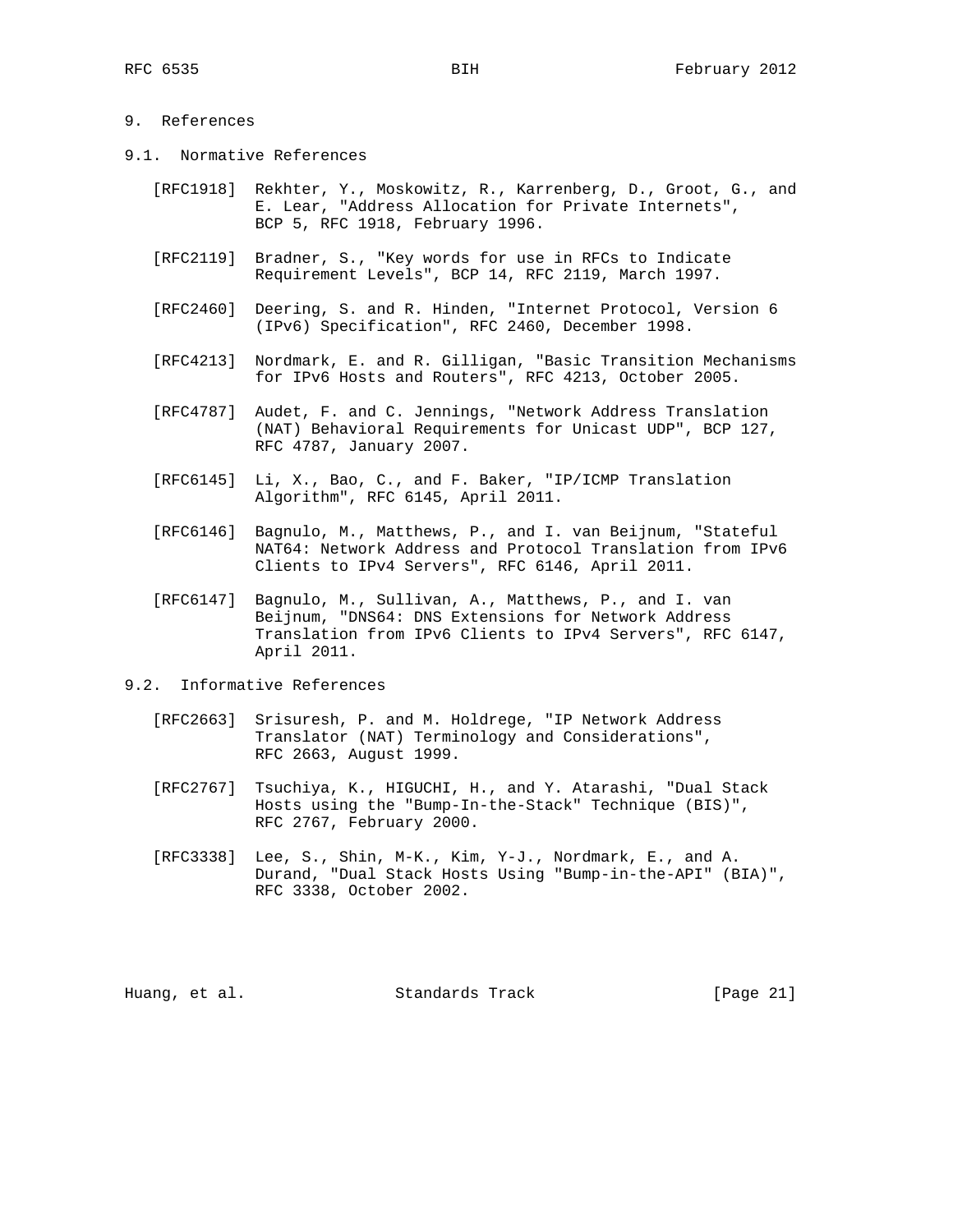- [RFC3493] Gilligan, R., Thomson, S., Bound, J., McCann, J., and W. Stevens, "Basic Socket Interface Extensions for IPv6", RFC 3493, February 2003.
- [RFC3948] Huttunen, A., Swander, B., Volpe, V., DiBurro, L., and M. Stenberg, "UDP Encapsulation of IPsec ESP Packets", RFC 3948, January 2005.
- [RFC5382] Guha, S., Biswas, K., Ford, B., Sivakumar, S., and P. Srisuresh, "NAT Behavioral Requirements for TCP", BCP 142, RFC 5382, October 2008.
- [RFC5508] Srisuresh, P., Ford, B., Sivakumar, S., and S. Guha, "NAT Behavioral Requirements for ICMP", BCP 148, RFC 5508, April 2009.
- [RFC5735] Cotton, M. and L. Vegoda, "Special Use IPv4 Addresses", BCP 153, RFC 5735, January 2010.
- [RFC6180] Arkko, J. and F. Baker, "Guidelines for Using IPv6 Transition Mechanisms during IPv6 Deployment", RFC 6180, May 2011.

Huang, et al. Standards Track [Page 22]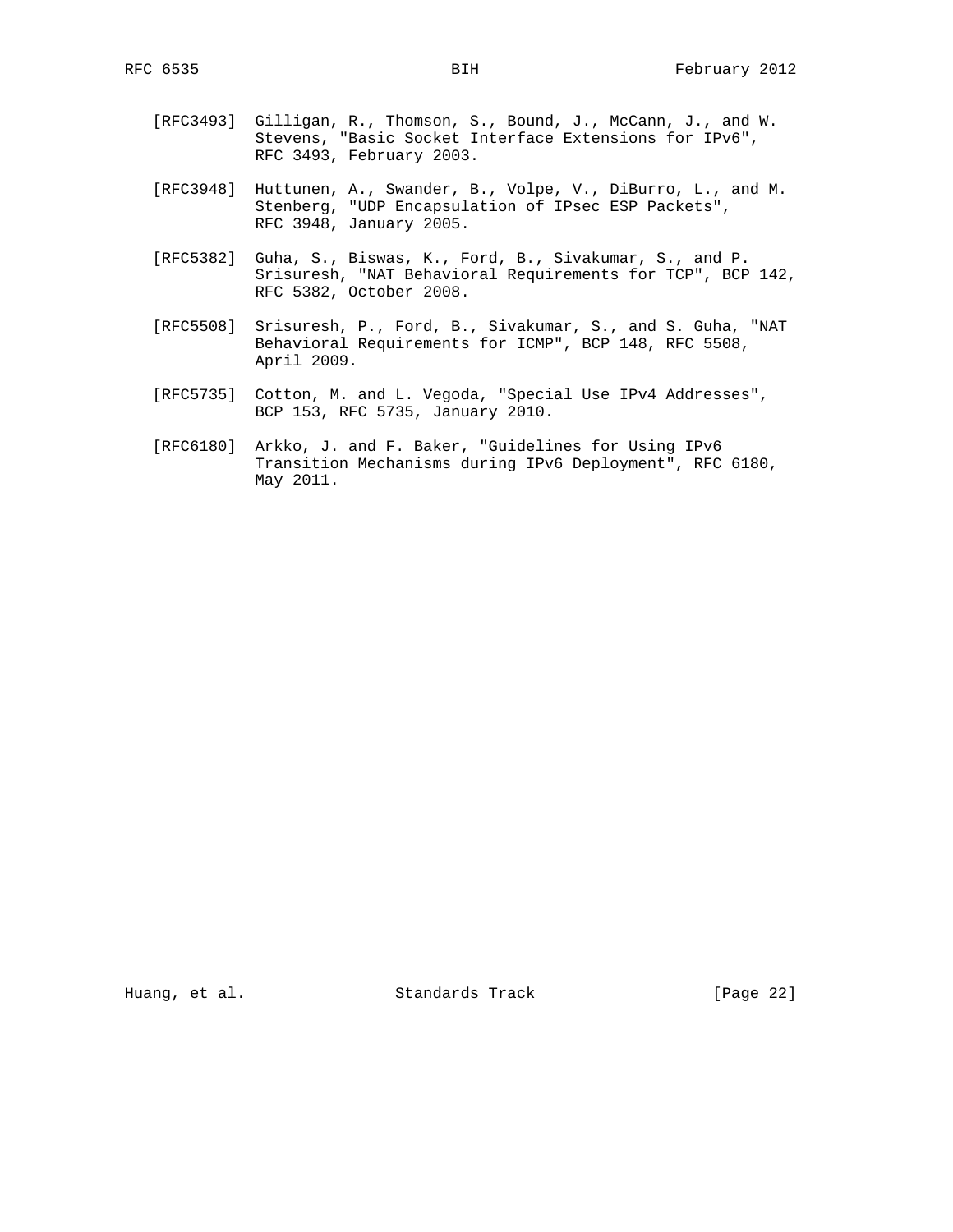Appendix A. API List Intercepted by BIH

 The following informational list includes some of the API functions that would be appropriate to intercept by BIH module when implemented at the socket API layer. Please note that this list is not fully exhaustive, as the function names and services that are available on different APIs vary significantly.

 The functions that the application uses to pass addresses into the system are as follows:

```
 bind()
```

```
 connect()
```
sendmsg()

sendto()

gethostbyaddr()

```
 getnameinfo()
```
 The functions that return an address from the system to an application are as follows:

```
 accept()
```

```
 recvfrom()
```

```
 recvmsg()
```

```
 getpeername()
```

```
 getsockname()
```
gethostbyname()

```
 getaddrinfo()
```
 The functions that are related to socket options are as follows: getsocketopt()

setsocketopt()

As well, raw sockets for IPv4 and IPv6 may be intercepted.

Huang, et al. Standards Track [Page 23]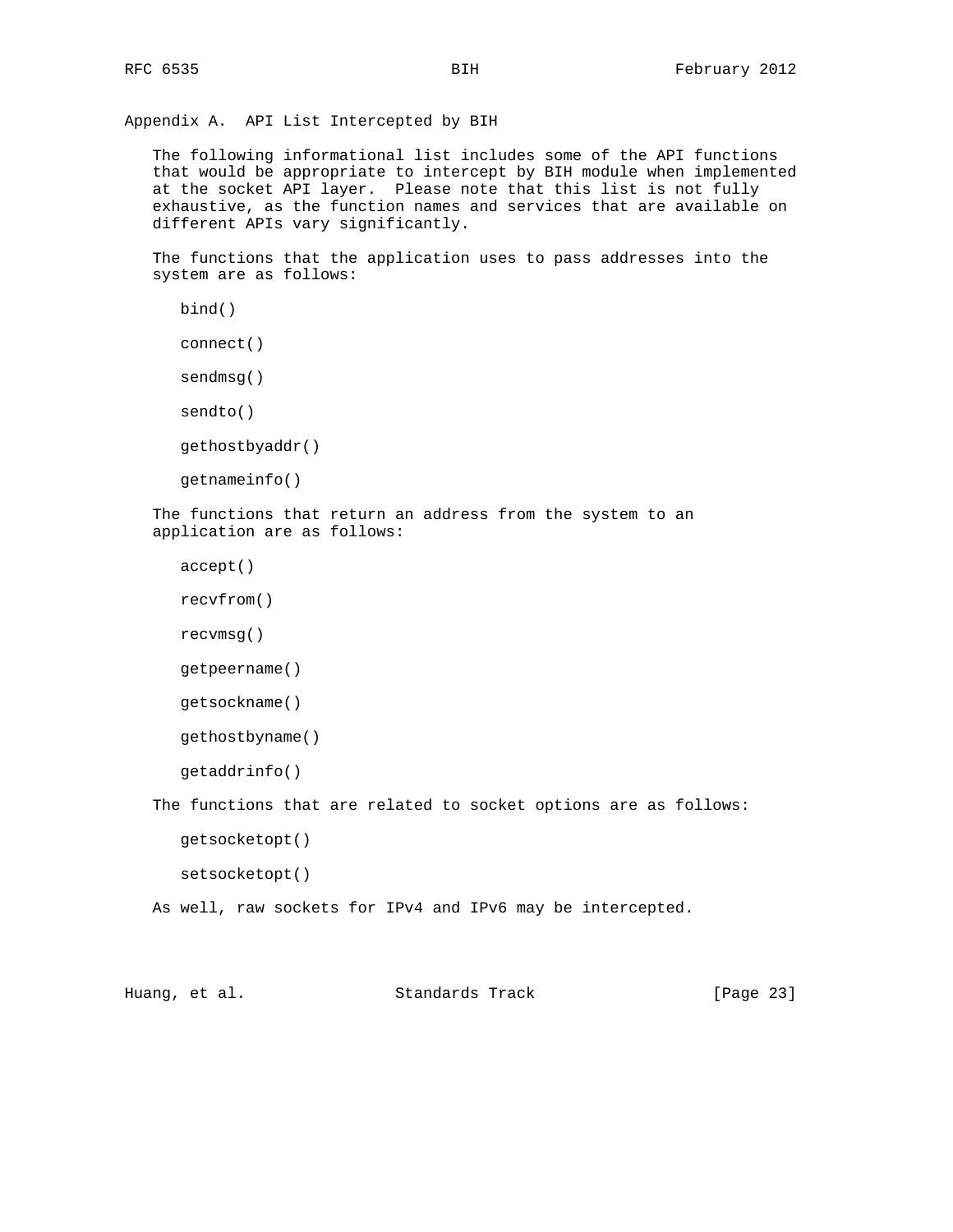Most of the socket functions require a pointer to the socket address structure as an argument. Each IPv4 argument is mapped into corresponding an IPv6 argument, and vice versa.

 According to [RFC3493], the following new IPv6 basic APIs and structures are required.

| IPv4                                                                                                       | new IPv6                                                                                                 |
|------------------------------------------------------------------------------------------------------------|----------------------------------------------------------------------------------------------------------|
| AF INET<br>sockaddr in<br>qethostbyname()<br>qethostbyaddr()<br>$inet\_ntoa() /inet\_addr()$<br>INADDR ANY | AF INET6<br>sockaddr in6<br>qetadrinfo()<br>qetnameinfo()<br>$inet\_pton() /inet\_ntop()$<br>in6addr any |
|                                                                                                            |                                                                                                          |

Figure 8

 BIH may intercept inet\_ntoa() and inet\_addr() and use the address mapper for those. Doing that enables BIH to support literal IP addresses. However, IPv4 address literals can only be used after a mapping entry between the IPv4 address and corresponding IPv6 address has been created.

 The gethostbyname() and getaddrinfo() calls return a list of addresses. When the name resolver function invokes getaddrinfo(), and getaddrinfo() returns multiple IP addresses, whether IPv4 or IPv6, they should all be represented in the addresses returned by gethostbyname(). Thus, if getaddrinfo() returns multiple IPv6 addresses, this implies that multiple address mappings will be created: one for each IPv6 address.

Huang, et al. Standards Track [Page 24]